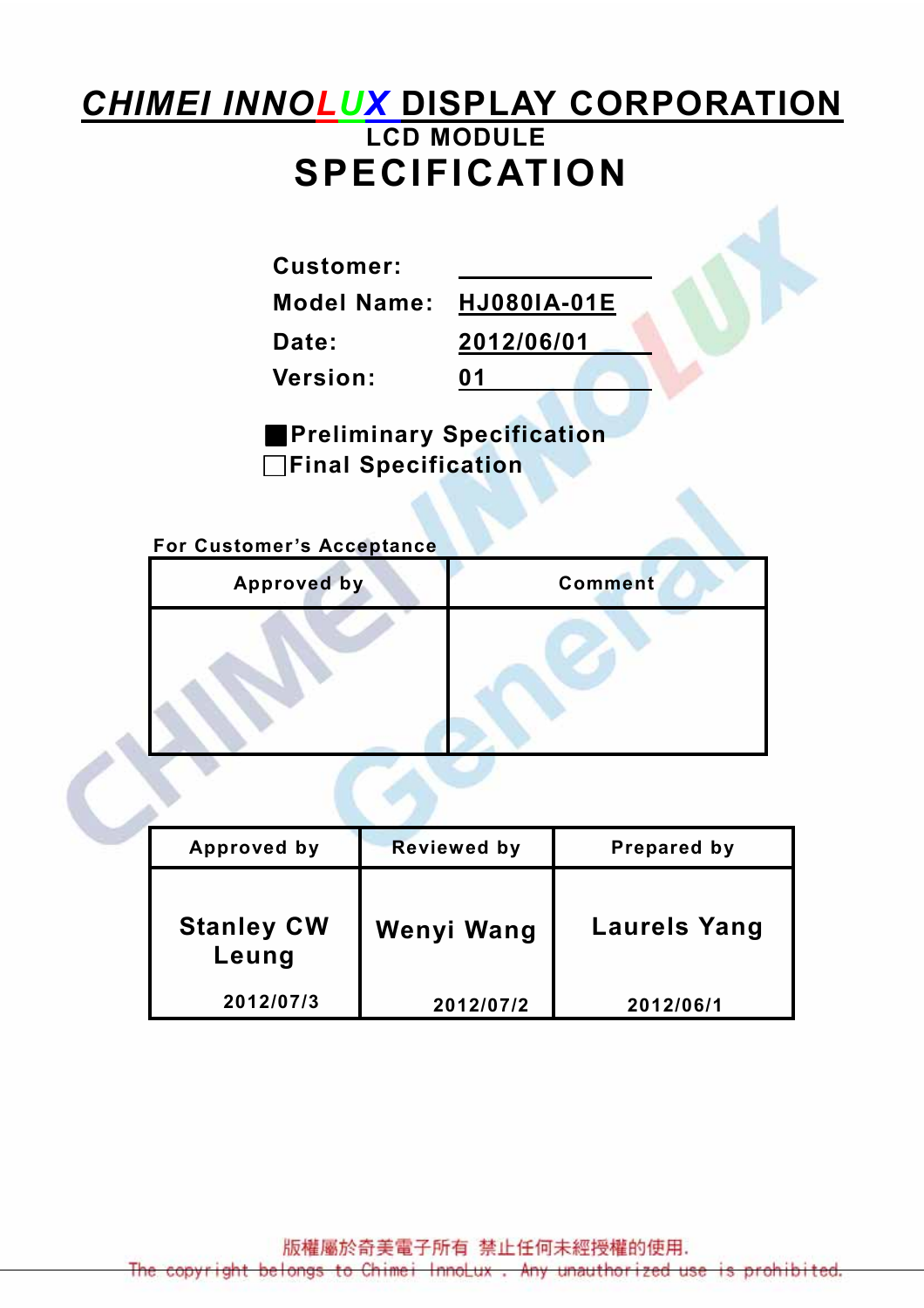CHIMEI InnoLux copyright 2004 All rights reserved, Copying forbidden.

| Version     | Revise<br>Date | Page | Content          |  |  |  |  |
|-------------|----------------|------|------------------|--|--|--|--|
| Pre-Spec.01 | 2012/06/1      |      | Initial Release. |  |  |  |  |
|             |                |      |                  |  |  |  |  |

#### Record of Revision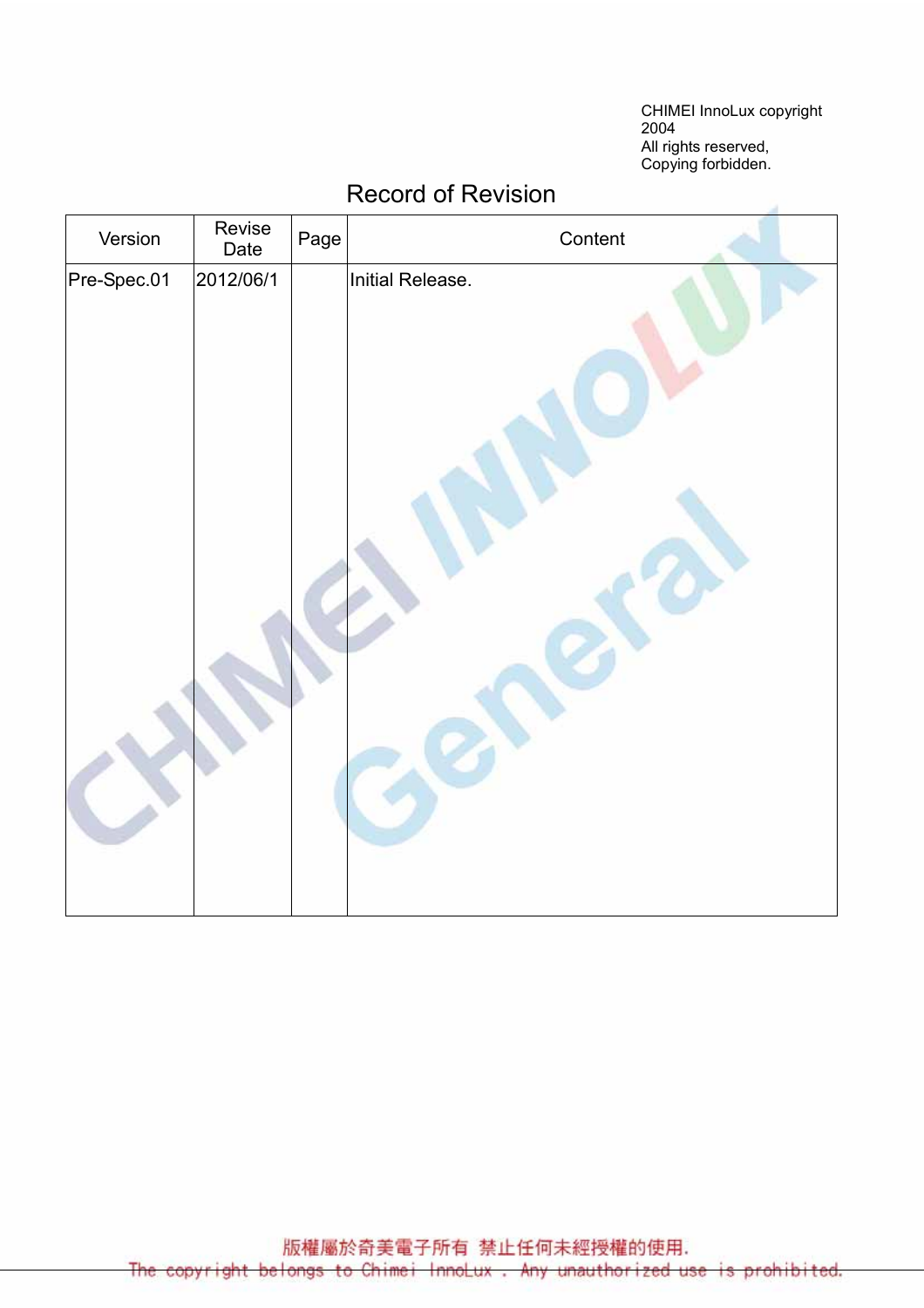# **CHIMEI INNOLUX**

### **Contents**

| 2. |  |
|----|--|
|    |  |
|    |  |
|    |  |
|    |  |
|    |  |
|    |  |
|    |  |
|    |  |
|    |  |
|    |  |
|    |  |
|    |  |
| 5. |  |
| 6. |  |
|    |  |
|    |  |
|    |  |
|    |  |
|    |  |
| 7. |  |
|    |  |
|    |  |
|    |  |
|    |  |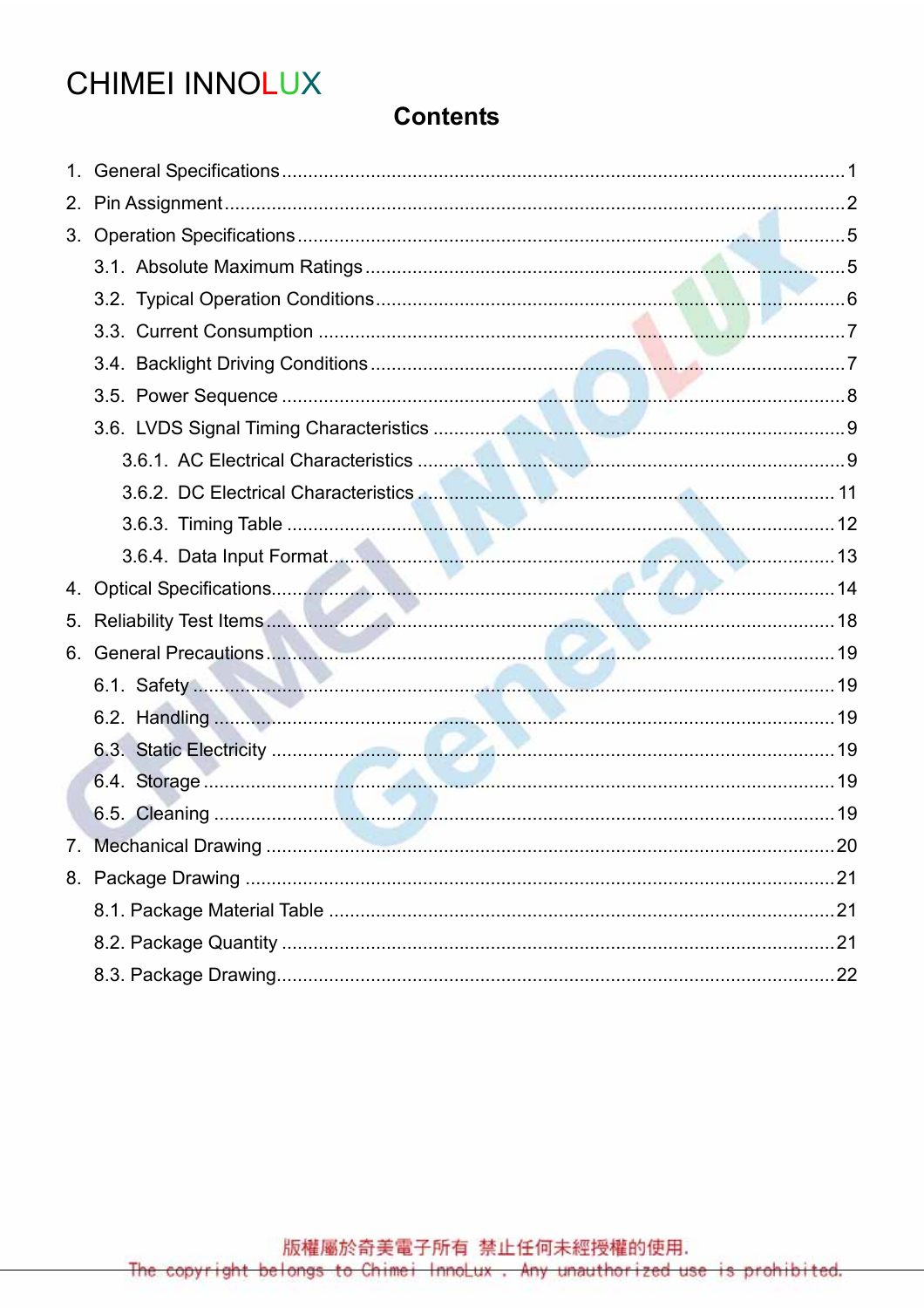# **CHIMEI INNOLUX** Date :2012/06/1 Page:1/22

# 1. General Specifications

| No.            | <b>Item</b>                        | <b>Specification</b>                              | <b>Remark</b> |
|----------------|------------------------------------|---------------------------------------------------|---------------|
| 1              | <b>LCD</b> size                    | 8.0 inch diagonal                                 |               |
| 2              | Driver element                     | a-Si TFT active matrix                            |               |
| 3              | Resolution                         | 1024 $\times$ 3(RGB) $\times$ 768                 |               |
| 4              | Display mode                       | Normally Black, Transmissive                      |               |
| 5              | Dot pitch                          | $0.05275(W) \times 0.15825(H)$ mm                 |               |
| 6              | Active area                        | $162.05(W) \times 121.54(H)$ mm                   |               |
| $\overline{7}$ | Module size                        | 174.00 (W) $\times$ 136.00(H) $\times$ 2.45(D) mm | Note 1        |
| 8              | Surface treatment                  | <b>Hard Coating</b>                               |               |
| 9              | Color arrangement                  | <b>RGB-stripe</b>                                 |               |
| 10             | Interface                          | <b>LVDS</b>                                       |               |
| 11             | <b>Backlight power consumption</b> | 2.046W                                            |               |
| 12             | Panel power consumption            | 0.383W                                            |               |
| 13             | Weight                             | (120G)                                            |               |

Note 1: Refer to Mechanical Drawing.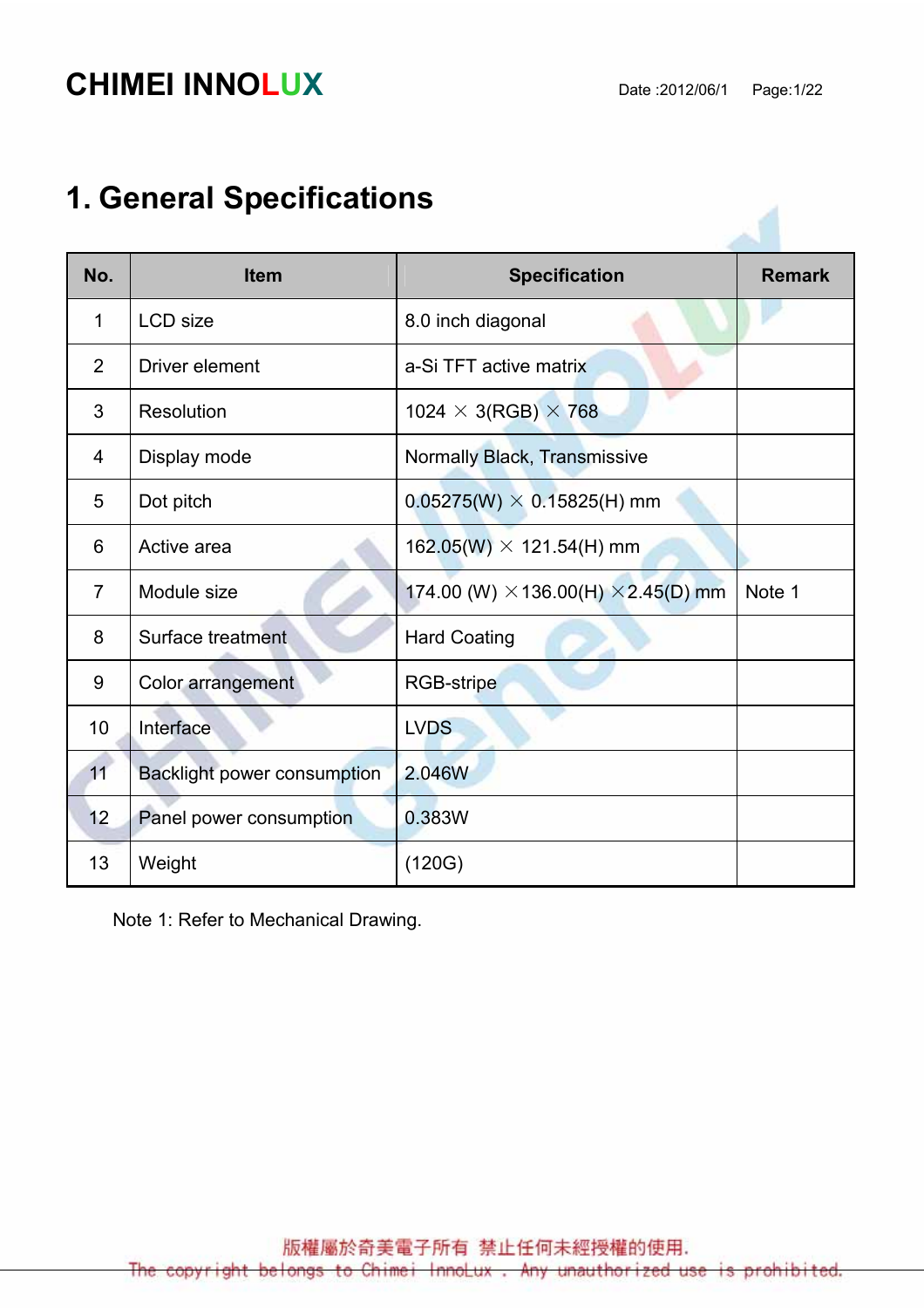# **CHIMEI INNOLUX** Date :2012/06/1 Page:2/22 2. Pin Assignment

| Pin No.        | Symbol          | 1/O | <b>Function</b>                                                                                                                                              | <b>Remark</b> |
|----------------|-----------------|-----|--------------------------------------------------------------------------------------------------------------------------------------------------------------|---------------|
| 1              | <b>VCOM</b>     | P   | <b>Common Voltage</b>                                                                                                                                        |               |
| $\overline{2}$ | <b>VDD</b>      | P   | Power Voltage for digital circuit                                                                                                                            |               |
| 3              | <b>VDD</b>      | P   | Power Voltage for digital circuit                                                                                                                            |               |
| 4              | <b>NC</b>       |     | No connection                                                                                                                                                |               |
| 5              | Reset           |     | Global reset pin                                                                                                                                             |               |
| 6              | <b>STBYB</b>    |     | Standby mode, Normally pulled high<br>STBYB = "1", normal operation<br>STBYB = "0", timing controller, source<br>driver will turn off, all output are High-Z |               |
| $\overline{7}$ | <b>GND</b>      | P   | Ground                                                                                                                                                       |               |
| 8              | RXINO-          |     | - LVDS differential data input                                                                                                                               |               |
| 9              | RXIN0+          |     | + LVDS differential data input                                                                                                                               |               |
| 10             | <b>GND</b>      | P   | Ground                                                                                                                                                       |               |
| 11             | RXIN1-          | ь   | - LVDS differential data input                                                                                                                               |               |
| 12             | RXIN1+          |     | + LVDS differential data input                                                                                                                               |               |
| 13             | <b>GND</b>      | P   | Ground                                                                                                                                                       |               |
| 14             | RXIN2-          |     | - LVDS differential data input                                                                                                                               |               |
| 15             | RXIN2+          |     | + LVDS differential data input                                                                                                                               |               |
| 16             | <b>GND</b>      | P   | Ground                                                                                                                                                       |               |
| 17             | <b>RXCLKIN-</b> |     | - LVDS differential clock input                                                                                                                              |               |
| 18             | RXCLKIN+        | T   | + LVDS differential clock input                                                                                                                              |               |
| 19             | <b>GND</b>      | P   | Ground                                                                                                                                                       |               |
| 20             | RXIN3-          |     | - LVDS differential data input                                                                                                                               |               |
| 21             | RXIN3+          | L   | + LVDS differential data input                                                                                                                               |               |
| 22             | <b>GND</b>      | P   | Ground                                                                                                                                                       |               |
| 23             | <b>NC</b>       | --- | No connection                                                                                                                                                |               |
| 24             | <b>NC</b>       |     | No connection                                                                                                                                                |               |
| 25             | <b>GND</b>      | P   | Ground                                                                                                                                                       |               |
| 26             | <b>NC</b>       | --- | No connection                                                                                                                                                |               |

版權屬於奇美電子所有 禁止任何未經授權的使用.

The copyright belongs to Chimei InnoLux. Any unauthorized use is prohibited.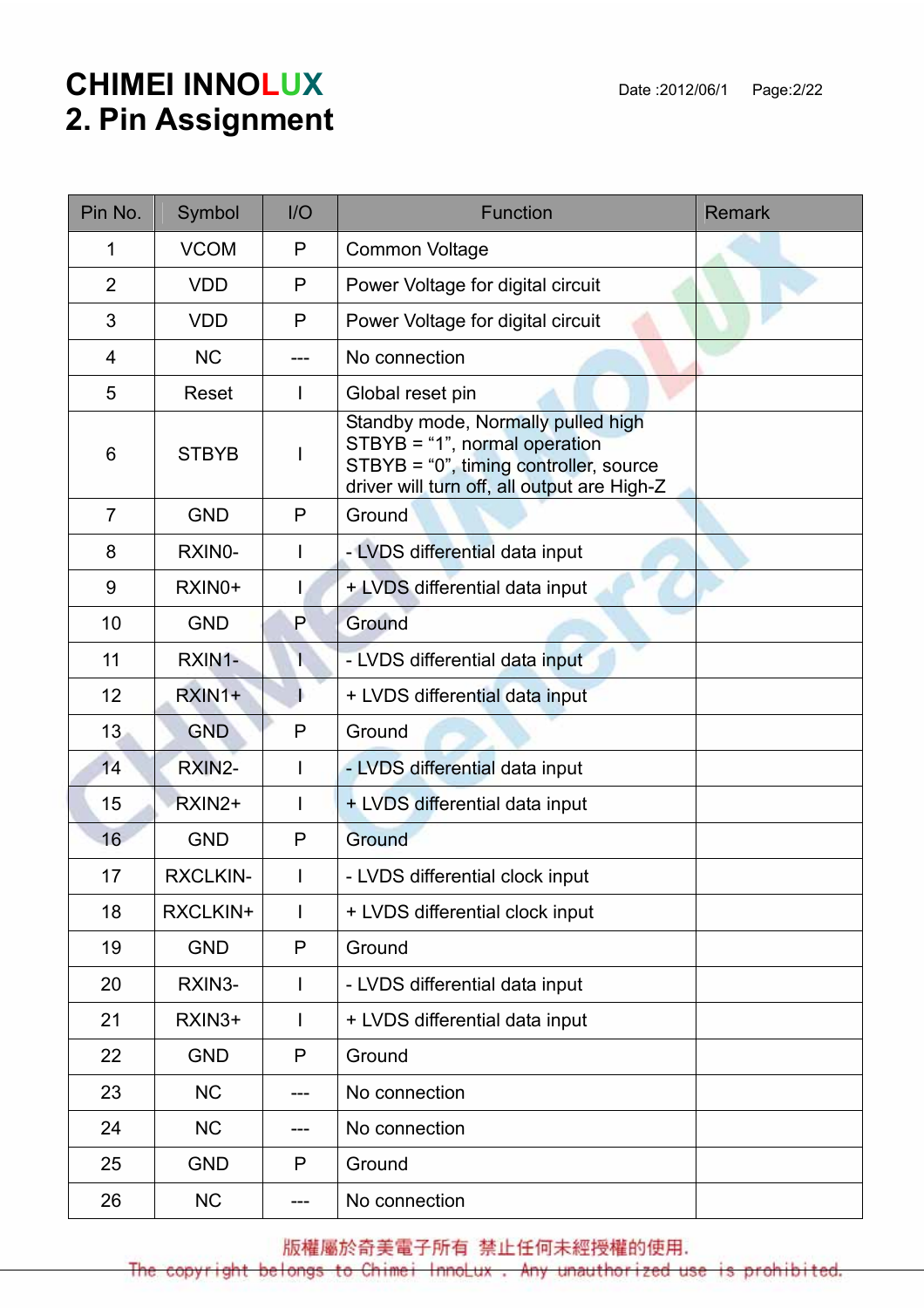# CHIMEI INNOLUX Date :2012/06/1 Page:3/22

| 27 | <b>DIMO</b> | $\overline{O}$ | Backlight CABC controller signal output |                   |
|----|-------------|----------------|-----------------------------------------|-------------------|
| 28 | <b>SELB</b> |                | 6bit/8bit mode select                   | Note1             |
| 29 | <b>AVDD</b> | P              | <b>Power for Analog Circuit</b>         |                   |
| 30 | <b>GND</b>  | P              | Ground                                  |                   |
| 31 | LED-        | P              | <b>LED Cathode</b>                      |                   |
| 32 | LED-        | P              | <b>LED Cathode</b>                      |                   |
| 33 | L/R         |                | Horizontal inversion                    | Note <sub>3</sub> |
| 34 | U/D         |                | <b>Vertical inversion</b>               | Note <sub>3</sub> |
| 35 | <b>VGL</b>  | P              | Gate OFF Voltage                        |                   |
| 36 | CABCEN1     |                | CABC H/W enable                         | Note <sub>2</sub> |
| 37 | CABCEN0     |                | <b>CABC H/W enable</b>                  | Note <sub>2</sub> |
| 38 | <b>VGH</b>  | P              | <b>Gate ON Voltage</b>                  |                   |
| 39 | LED+        | P              | <b>LED Anode</b>                        |                   |
| 40 | LED+        | P.             | <b>LED Anode</b>                        |                   |

I: input, O: output, P: Power

Note1: If LVDS input data is 6 bits ,SELB must be set to High;

If LVDS input data is 8 bits ,SELB must be set to Low.

Note2: When CABC\_EN="00", CABC OFF.

When CABC EN="01", user interface image.

When CABC<sup>-</sup>EN="10", still picture.

When CABC<sup>L</sup>EN="11", moving image.

When CABC off, don't connect DIMO, else connect it to backlight.

Note3: When L/R="0", set right to left scan direction.

When L/R="1", set left to right scan direction.

When U/D="0", set top to bottom scan direction.

When U/D="1", set bottom to top scan direction.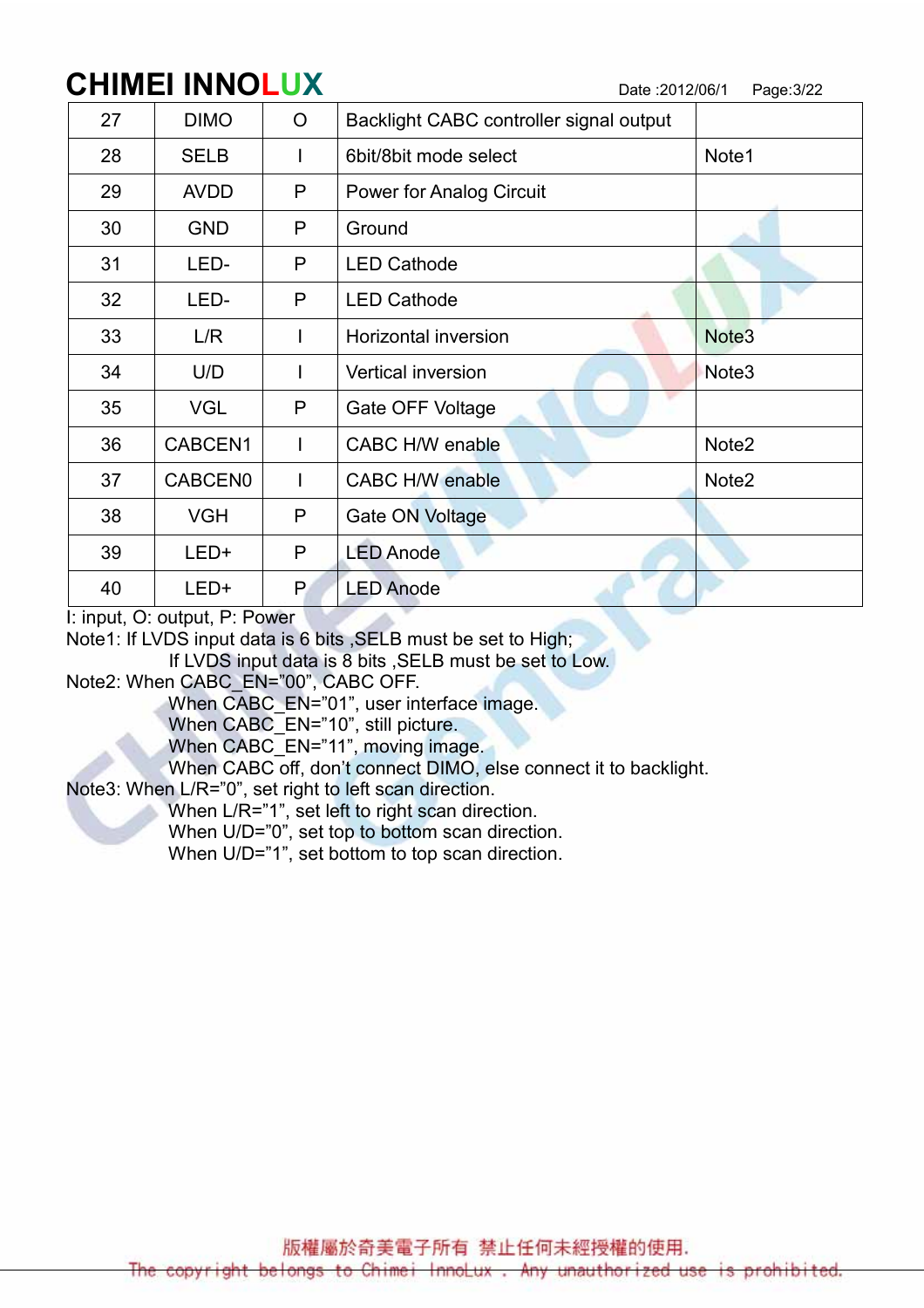# **CHIMEI INNOLUX** Date :2012/06/1 Page:4/22

Note: Definition of scanning direction. Refer to the figure as below:

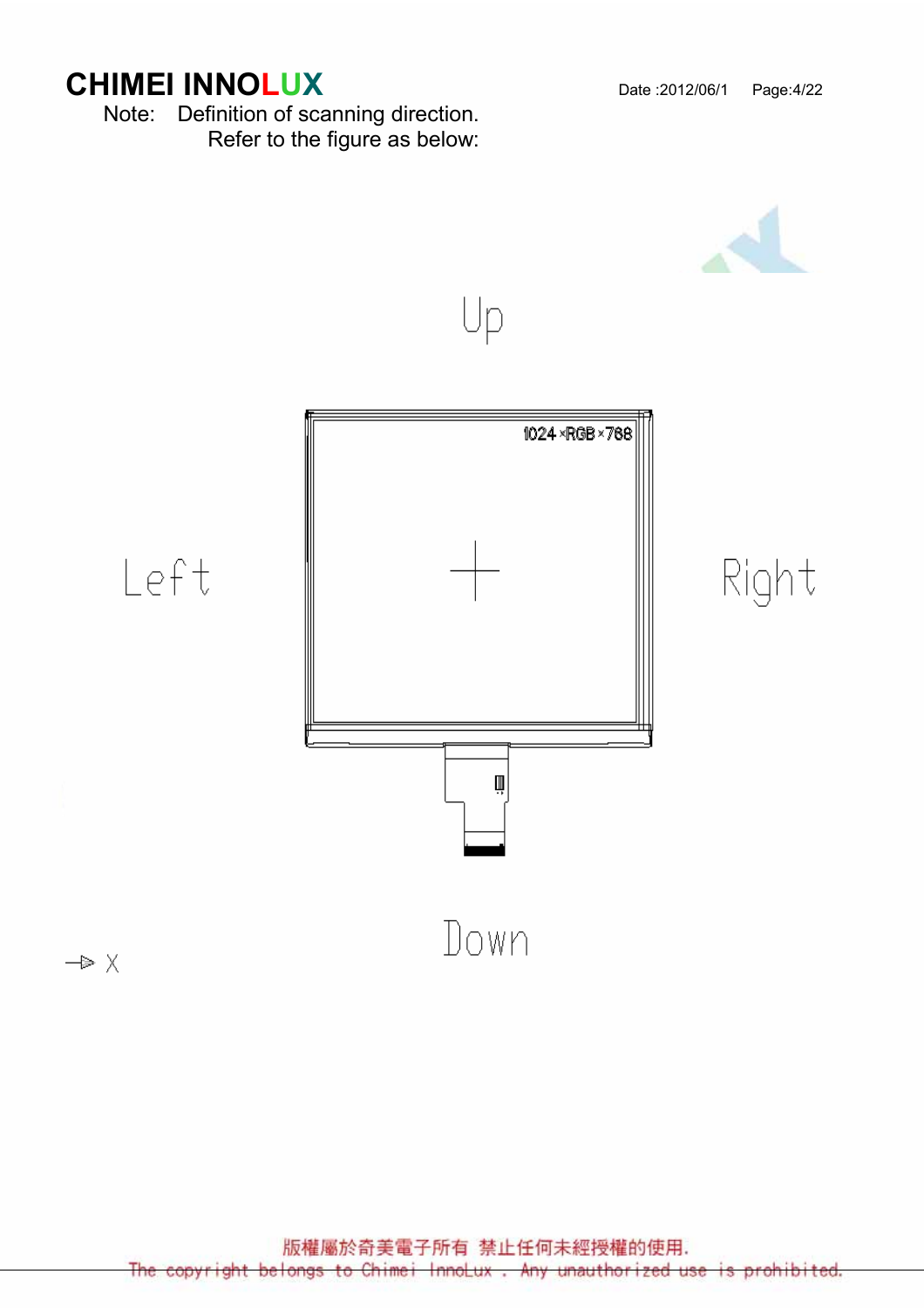# **CHIMEI INNOLUX** Date :2012/06/1 Page:5/22

# 3. Operation Specifications

#### 3.1. Absolute Maximum Ratings

| <b>Item</b>                  | <b>Symbol</b>              |              | <b>Values</b> | <b>Unit</b>          | <b>Remark</b>                       |
|------------------------------|----------------------------|--------------|---------------|----------------------|-------------------------------------|
|                              |                            | Min.<br>Max. |               |                      |                                     |
|                              | <b>VCC</b>                 | $-0.3$       | 5.0           | $\vee$               | GND=0V,<br>$TA = 25^\circ \text{C}$ |
| Power voltage                | <b>AVDD</b>                | 6.5          | 13.5          | V                    |                                     |
|                              | V <sub>GH</sub>            | $-0.3$       | 40.0          | V                    |                                     |
|                              | $\mathsf{V}_{\mathsf{GL}}$ | $-20.0$      | 0.3           | V                    |                                     |
|                              | $V_{GH}$ - $V_{GL}$        |              | 40.0          | $\vee$               |                                     |
| <b>Operation Temperature</b> | $T_{OP}$                   | $-10$        | 60            | $\mathrm{C}^{\circ}$ |                                     |
| <b>Storage Temperature</b>   | ${\sf T}_{\sf ST}$         | $-20$        | 70            | $\mathrm{C}^{\circ}$ |                                     |
| <b>LED Reverse Voltage</b>   | $V_{R}$                    |              | 5             | $\vee$               | Each LED                            |
| <b>LED Forward Current</b>   | I۴                         |              | 35            | mA                   | Each LED                            |

 $(GND=AV_{SS}=0V,Note 1)$ 

Note 1: The absolute maximum rating values of this product are not allowed to be exceeded at any times. Should a module be used with any of the absolute maximum ratings exceeded, the characteristics of the module may not be recovered, or in an extreme case, the module may be permanently destroyed.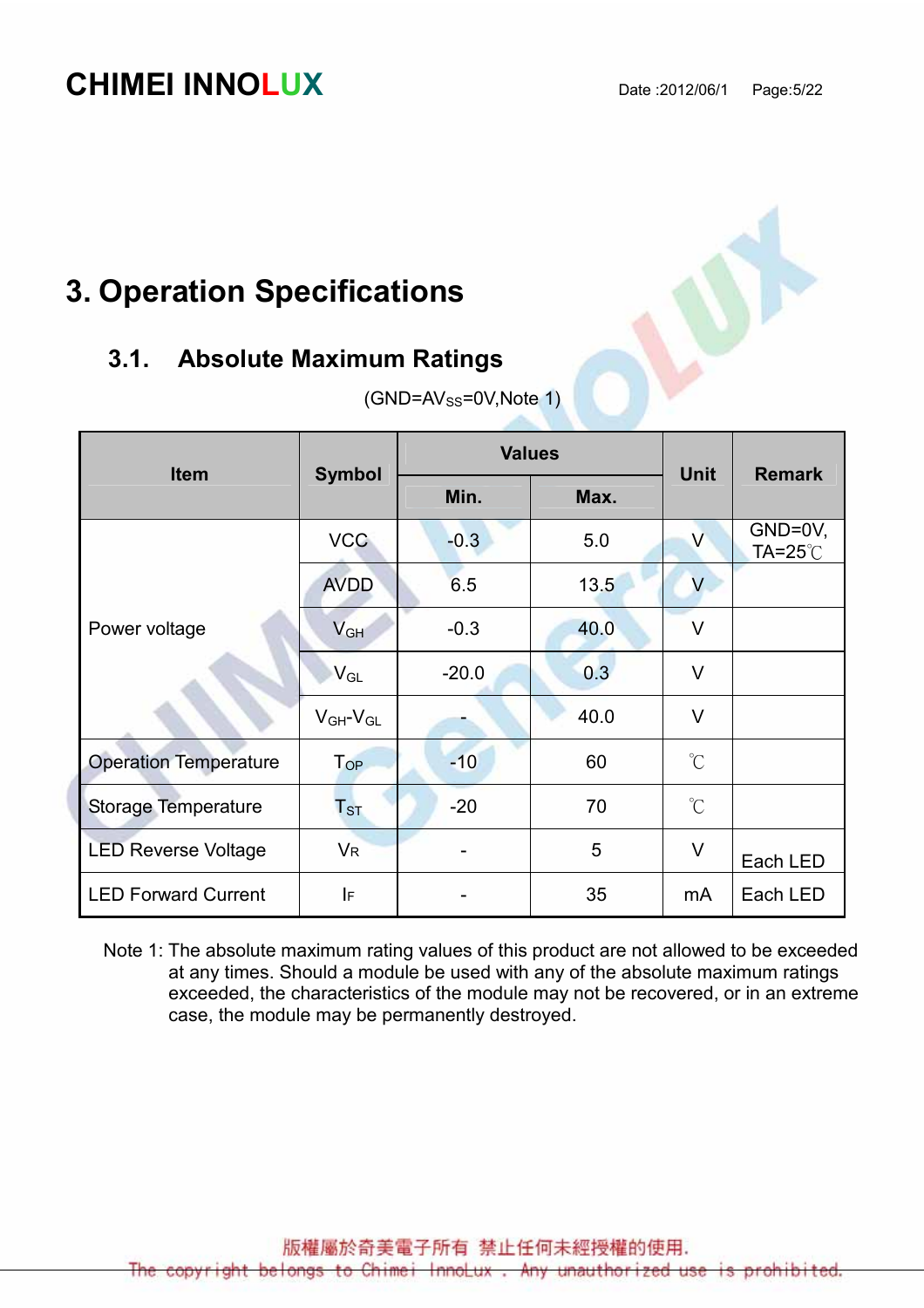## 3.2. Typical Operation Conditions

| $(GND=AV_{SS}=0V, Note 1)$ |                 |             |               |             |               |        |  |  |
|----------------------------|-----------------|-------------|---------------|-------------|---------------|--------|--|--|
| <b>Item</b>                | <b>Symbol</b>   |             | <b>Values</b> | <b>Unit</b> | <b>Remark</b> |        |  |  |
|                            |                 | Min.        | Typ.          | Max.        |               |        |  |  |
|                            | <b>VCC</b>      | 3.0         | 3.3           | 3.6         | $\vee$        | Note 2 |  |  |
| Power voltage              | <b>AVDD</b>     | 9.8         | 10            | 10.2        | $\vee$        |        |  |  |
|                            | $V_{GH}$        | 18.6        | 18.9          | 19.2        | $\vee$        |        |  |  |
|                            | $V_{GL}$        | $-8.1$      | $-7.8$        | $-7.5$      | $\vee$        |        |  |  |
| Input signal voltage       | $V_{COM}$       | 2.6         | 3.6           | 4.6         | V             | Note 3 |  |  |
| Input logic high voltage   | V <sub>IH</sub> | 0.7Vcc      |               | <b>Vcc</b>  | $\vee$        | Note 4 |  |  |
| Input logic low voltage    | $V_{IL}$        | $\mathbf 0$ |               | $0.3$ Vcc   | $\vee$        |        |  |  |

Note 1: Be sure to apply VDD and  $V_{GL}$  to the LCD first, and then apply  $V_{GH}$ .

Note 2: VDD setting should match the signals output voltage (refer to Note 3) of customer's system board.

Note 3: Typical Vcom is only a reference value, it must be optimized according to each LCM,please use VR and base on below application circuit..

Note 4: RESET,STBYB,SELB,L/R,U/D,CABCEN0,CABCEN1.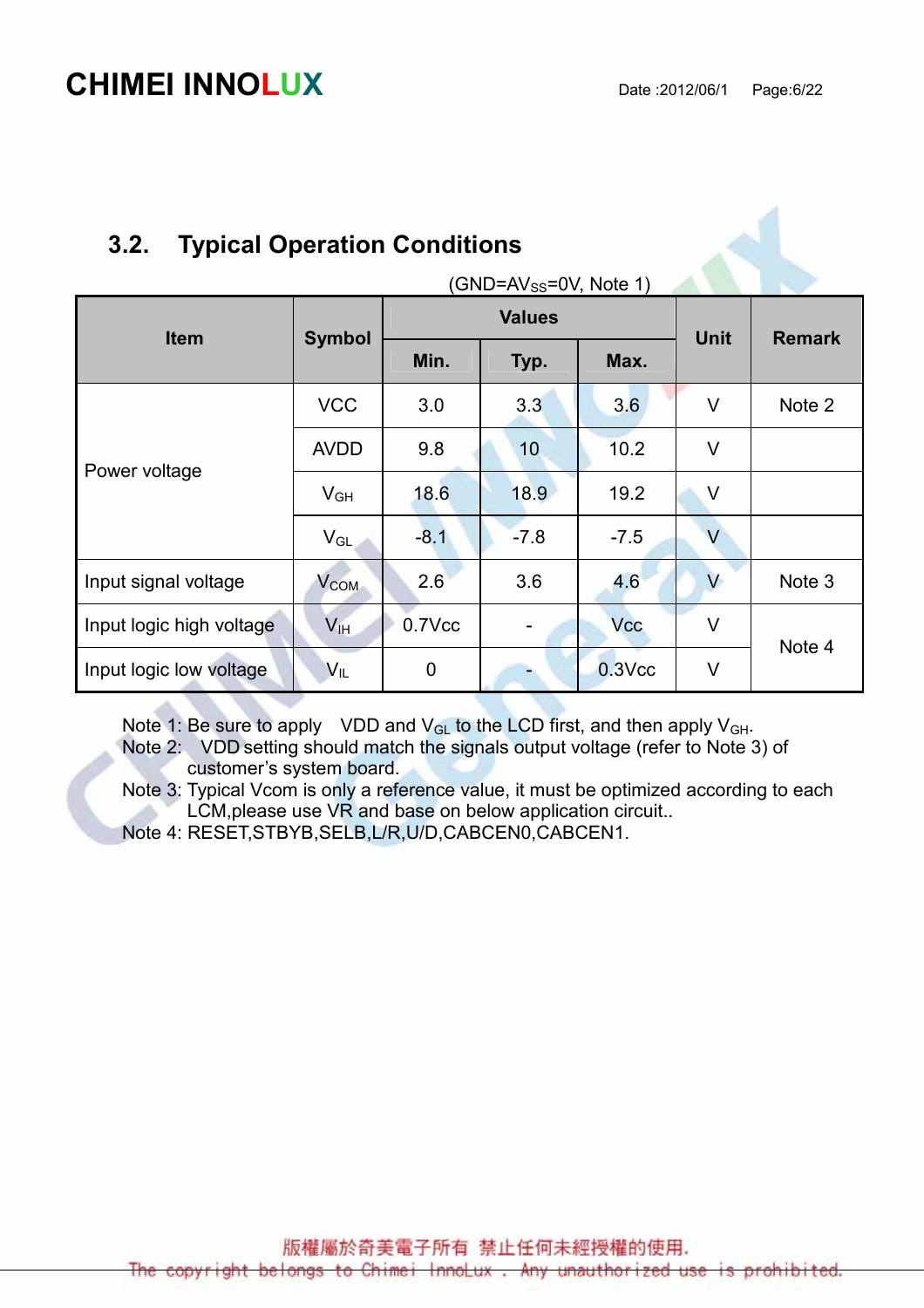

# 3.3. Current Consumption

# (GND=AVSS=0V)

|                           | <b>Symbol</b>           |                          | <b>Values</b> |      | <b>Unit</b> | <b>Remark</b> |  |
|---------------------------|-------------------------|--------------------------|---------------|------|-------------|---------------|--|
| <b>Item</b>               |                         | Min.                     | Typ.          | Max. |             |               |  |
| <b>Current for Driver</b> | $I_{GH}$                |                          | 0.65          | 1.0  | mA          | $VGH=18.9V$   |  |
|                           | $I_{GL}$                | $\overline{\phantom{a}}$ | 0.65          | 1.0  | mA          | $VGL=-7.8V$   |  |
|                           | $I_{\rm CC}$            | $\overline{\phantom{a}}$ | 35            | 60   | mA          | $Vcc=3.3V$    |  |
|                           | <b>IAV<sub>DD</sub></b> | $\overline{\phantom{a}}$ | 25            | 40   | mA          | $AVDD=10.0V$  |  |

## 3.4. Backlight Driving Conditions

| <b>Item</b>               |               |      | <b>Values</b> | <b>Unit</b> | <b>Remark</b> |        |
|---------------------------|---------------|------|---------------|-------------|---------------|--------|
|                           | <b>Symbol</b> | Min. | Typ.          | Max.        |               |        |
| Voltage for LED backlight | $V_L$         | 8.4  | 9.3           | 10.2        |               | Note 1 |

版權屬於奇美電子所有 禁止任何未經授權的使用.

The copyright belongs to Chimei InnoLux unauthorized Any use prohib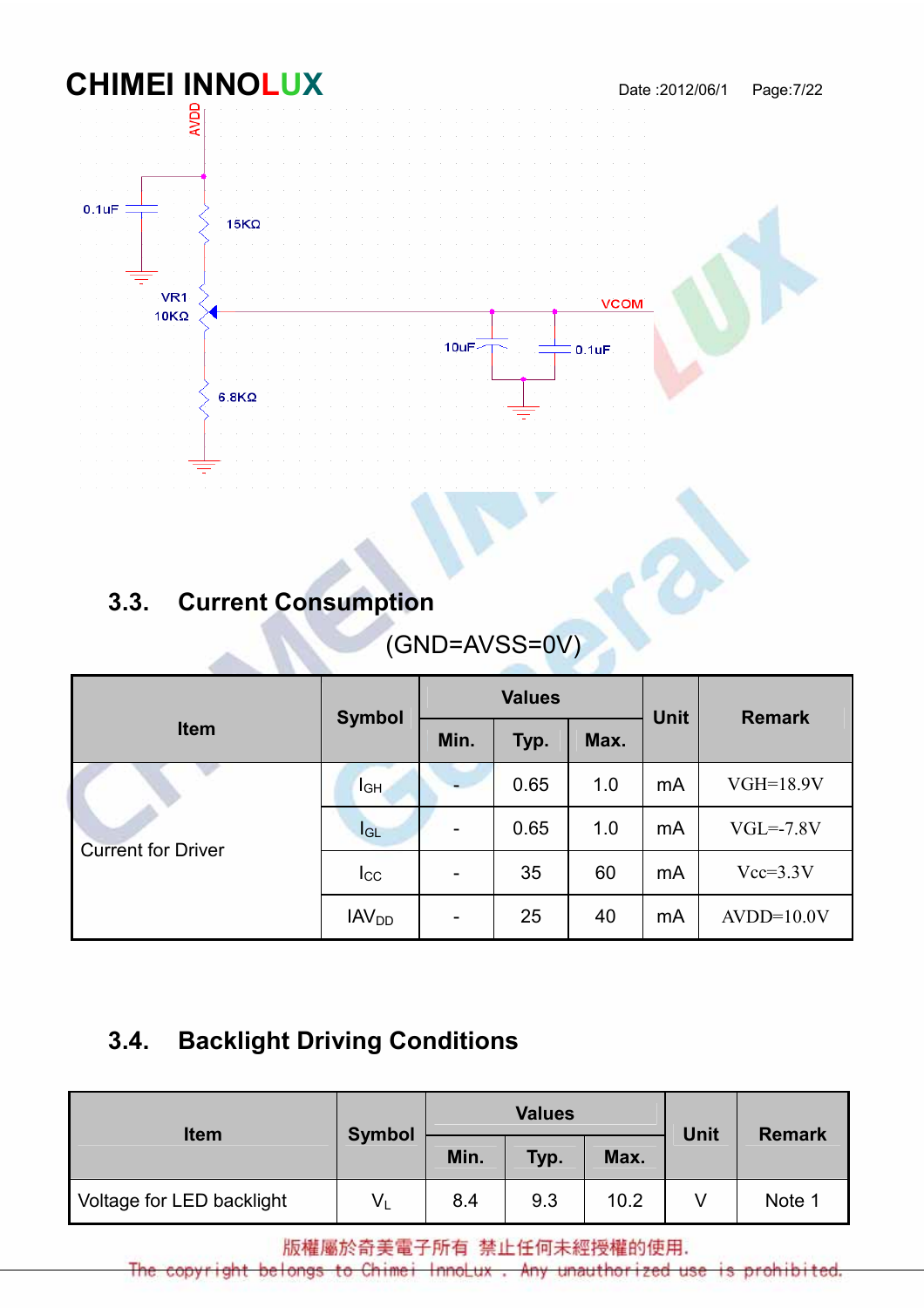# CHIMEI INNOLUX Date :2012/06/1 Page:8/22

| Current for LED backlight |                          | 198 | 220    | 242                      | mA |        |
|---------------------------|--------------------------|-----|--------|--------------------------|----|--------|
| LED life time             | $\overline{\phantom{0}}$ |     | 20,000 | $\overline{\phantom{a}}$ |    | Note 2 |

- Note 1: The LED Supply Voltage is defined by the number of LED at Ta=25℃ and  $I<sub>L</sub>$  =220mA.
- Note 2: The "LED life time" is defined as the module brightness decrease to 50% original brightness at Ta=25℃ and I<sub>L</sub> =220mA. The LED lifetime could be decreased if operating IL is lager than 220mA.

- 3.5. Power Sequence
	- a. Power on:

| $\leq$ 20 $\text{ms}$ |                           |
|-----------------------|---------------------------|
| <b>VDD</b>            | $<$ 500us                 |
| <b>STBYB</b>          | $\geq 50$ uş<br>$>500$ us |
| <b>RESET</b>          | >35ms                     |
| <b>LVDS</b>           |                           |
| Signal                | Normal signal             |
|                       | $<$ 20ms                  |
| <b>AVDD</b>           |                           |
| <b>VCOM</b>           | $>20us$                   |
| <b>VGL</b>            | $>40$ us                  |
| <b>VGH</b>            | >120ms                    |
| B/L                   |                           |

版權屬於奇美電子所有 禁止任何未經授權的使用.

to Chimei InnoLux Any unauthorized belongs **US6**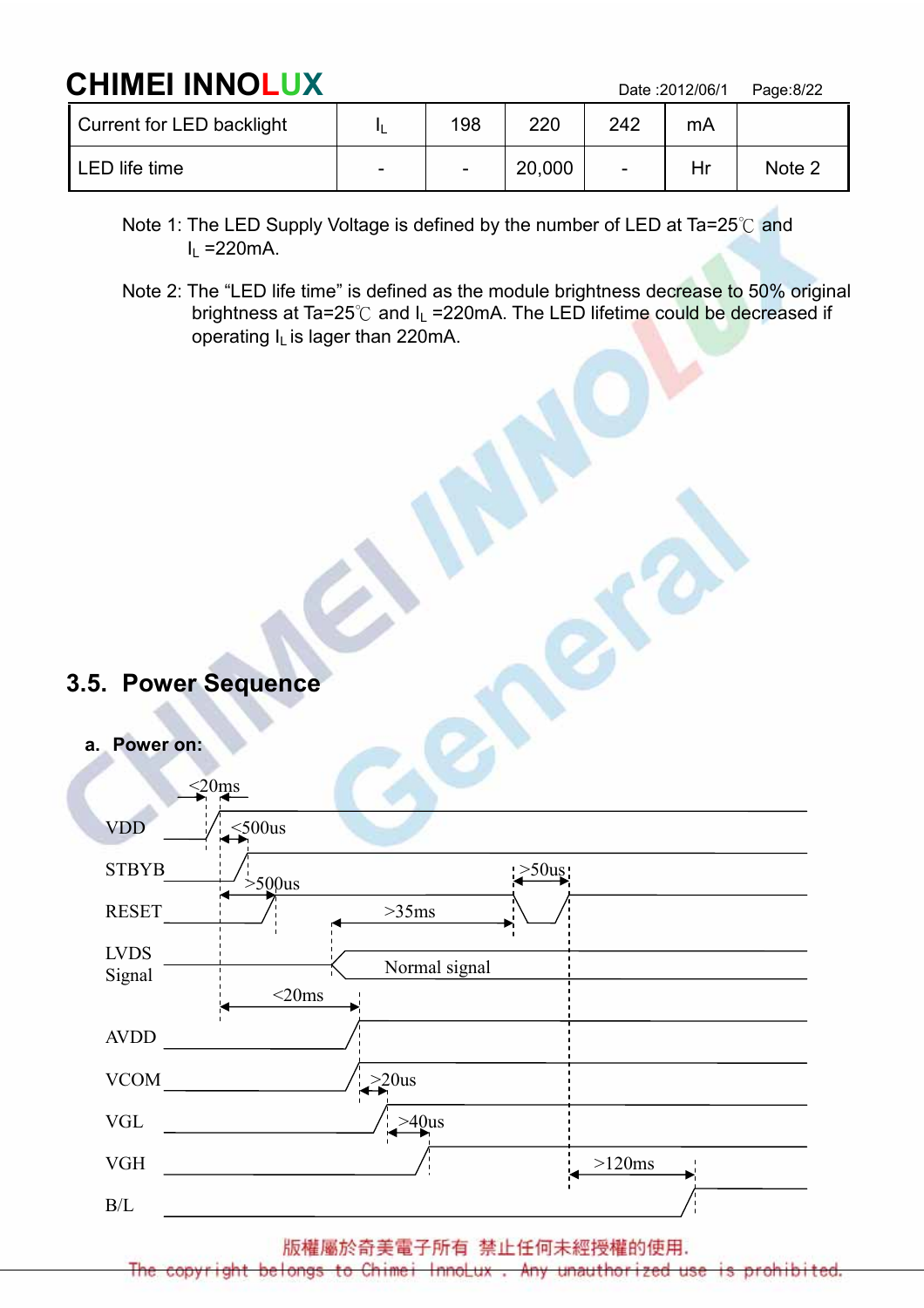# **CHIMEI INNOLUX** Date :2012/06/1 Page:9/22

#### b. Power off:

| <b>VDD</b>                  |                                                |
|-----------------------------|------------------------------------------------|
| <b>STBYB</b>                |                                                |
| <b>RESET</b><br><b>LVDS</b> | $\geq$ =0ms                                    |
| Signal                      | Normal signal                                  |
| <b>AVDD</b>                 |                                                |
| <b>VCOM</b>                 | $>100ms$                                       |
| <b>VGL</b>                  |                                                |
| ${\rm VGH}$                 | $>\!\!50\mathrm{ms}$<br>$>=$ 0ms $\frac{1}{2}$ |
| $\rm B/L$                   |                                                |

## 3.6. LVDS Signal Timing Characteristics

#### 3.6.1. AC Electrical Characteristics

| <b>Parameter</b>       | <b>Symbol</b>                | <b>Values</b>            |                          |      | Unit       | <b>Remark</b> |  |
|------------------------|------------------------------|--------------------------|--------------------------|------|------------|---------------|--|
|                        |                              | Min.                     | Typ.                     | Max. |            |               |  |
| <b>Clock frequency</b> | $R_{xFCLK}$                  | 20                       | $\overline{\phantom{a}}$ | 71   | <b>MHz</b> |               |  |
| Input data skew margin | <b>RSKM</b>                  | 500                      | $\overline{\phantom{0}}$ | -    | ps         |               |  |
| Clock high time        | I LVCH                       | $\overline{\phantom{a}}$ | $4/(7* R_{xFCLK})$       |      | ns         |               |  |
| Clock low time         | $\mathsf{T}_{\mathsf{LVCL}}$ | $\overline{\phantom{0}}$ | $3/(7*R_{xFCLK})$        |      | ns         |               |  |

版權屬於奇美電子所有 禁止任何未經授權的使用.

The copyright belongs to Chimei InnoLux. Any unauthorized use is prohibited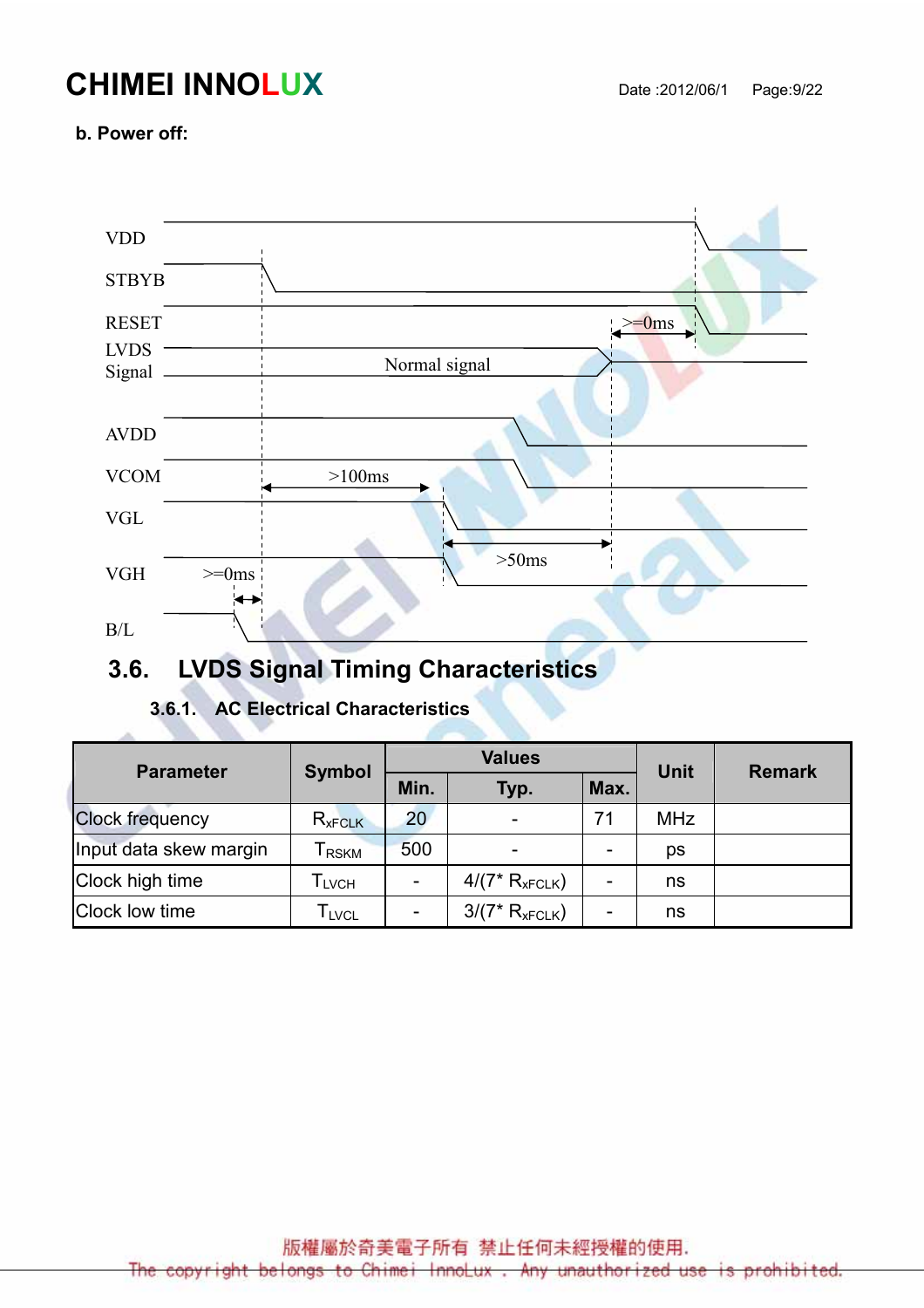# **CHIMEI INNOLUX** Date :2012/06/1 Page:10/22



#### 3.6.2. Input Clock and Data Timing Diagram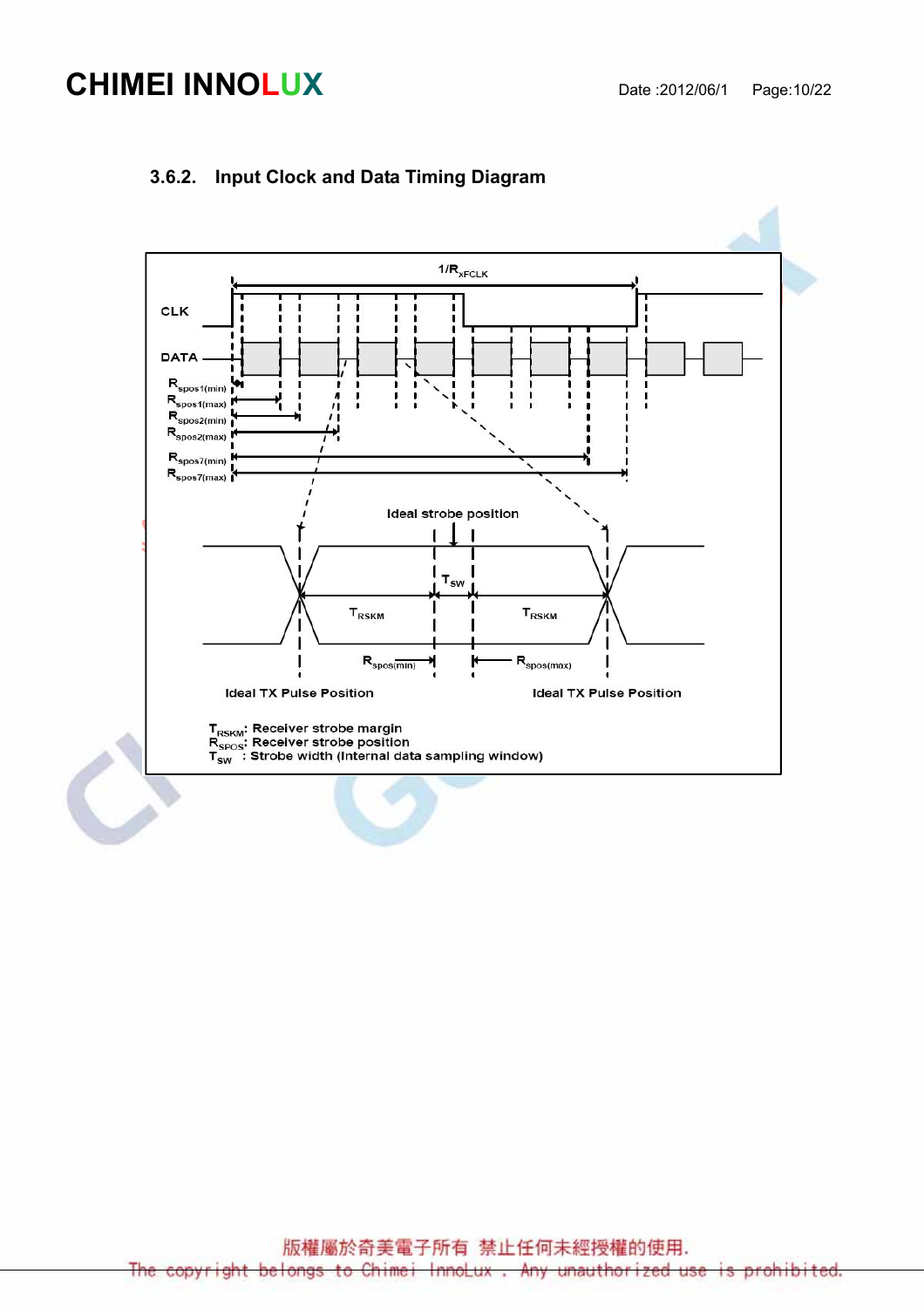# **CHIMEI INNOLUX** Date :2012/06/1 Page:11/22

#### 3.6.3. DC Electrical Characteristics

| <b>Parameter</b>                             | <b>Symbol</b>         |                | <b>Values</b> | Unit               | <b>Remark</b> |                   |
|----------------------------------------------|-----------------------|----------------|---------------|--------------------|---------------|-------------------|
|                                              |                       | Min.           | Max.<br>Typ.  |                    |               |                   |
| Differential input high<br>Threshold voltage | $R_{xVTH}$            |                |               | $+0.1$             | $\vee$        | $R_{XVCM} = 1.2V$ |
| Differential input low<br>Threshold voltage  | $R_{xVTL}$            | $-0.1$         |               |                    | V             |                   |
| Input voltage range<br>(singled-end)         | $R_{xV}$ <sub>N</sub> | $\overline{0}$ |               | 2.4                | $\vee$        |                   |
| Differential input common mode<br>voltage    | $R_{xVCM}$            | $ V_{ID} /2$   |               | $2.4 -  V_{1D} /2$ | $\vee$        |                   |
| Differential voltage                         | $ V_{ID} $            | 0.2            |               | 0.6                | V             |                   |
| Differential input leakage current           | $RVx$ <sub>kliz</sub> | $-10$          |               | $+10$              | uA            |                   |

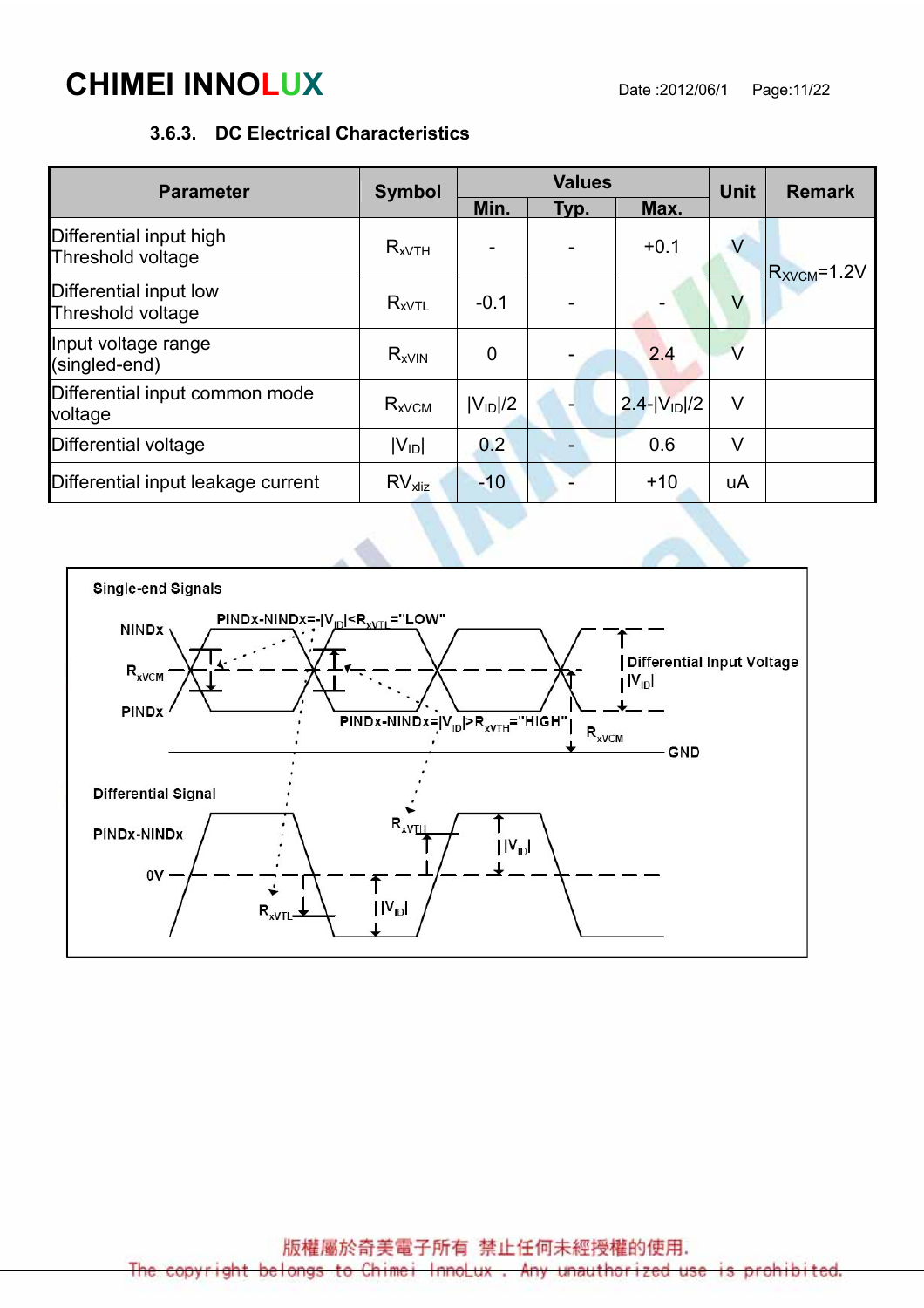## **CHIMEI INNOLUX** Date :2012/06/1 Page:12/22

3.6.4. Timing Table

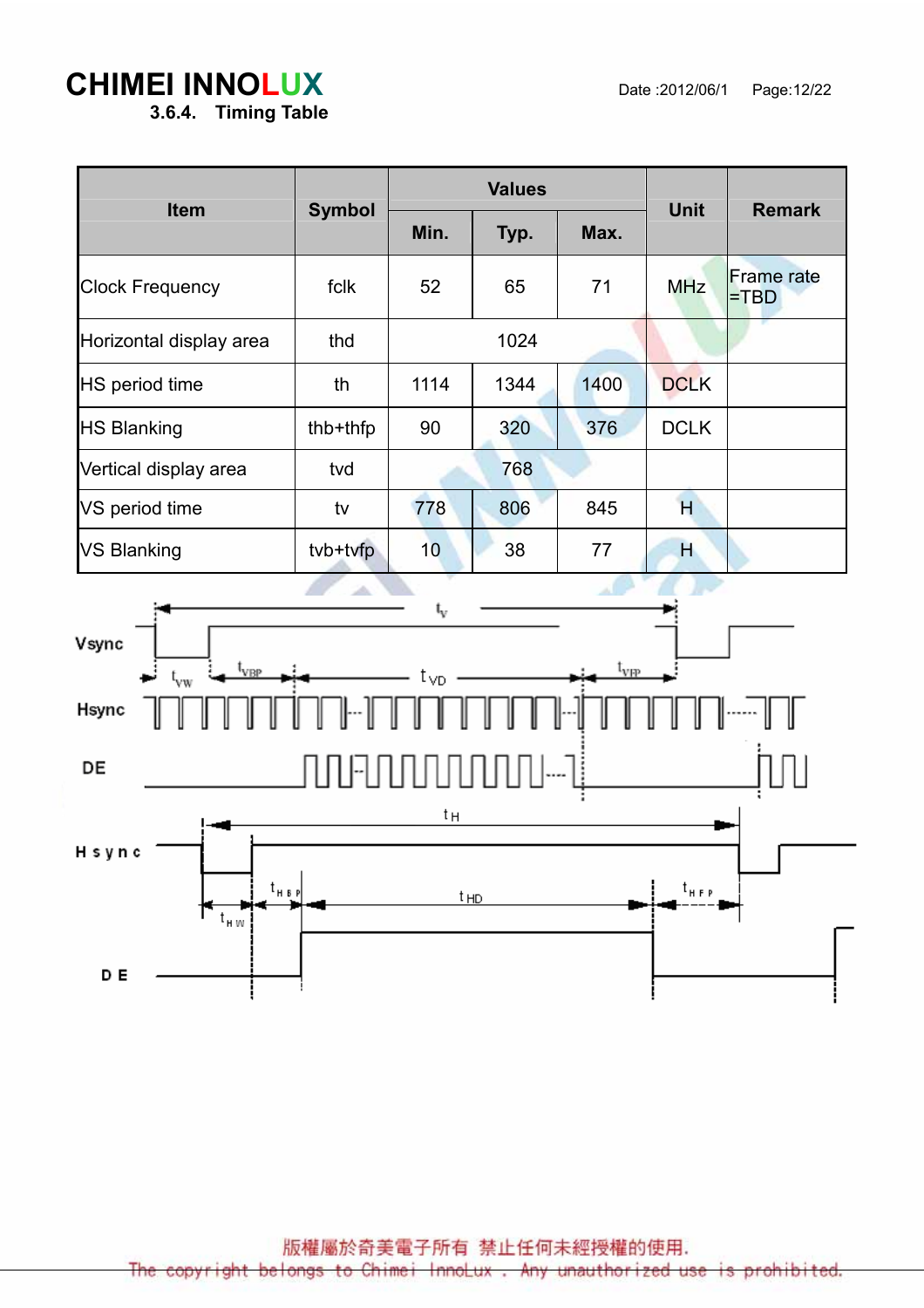# **CHIMEI INNOLUX** Date :2012/06/1 Page:13/22

3.6.5. Data Input Format

#### 6bit LVDS input





Note: Support DE timing mode only, SYNC mode not supported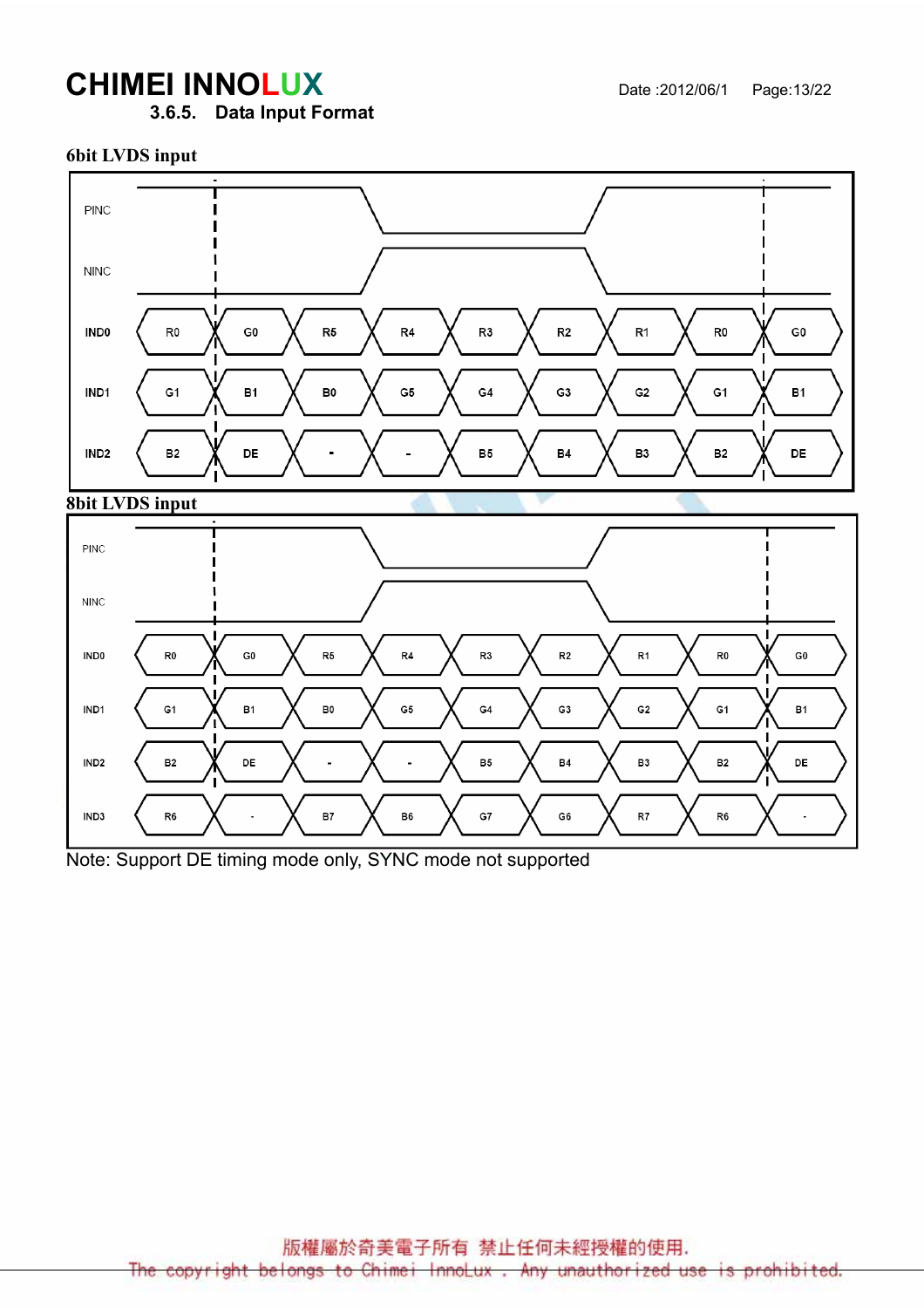# **CHIMEI INNOLUX** Date :2012/06/1 Page:14/22 4. Optical Specifications

| Item                    |                        | <b>Condition</b><br><b>Symbol</b>      |       | <b>Values</b> | <b>Unit</b> | Remar             |                                       |
|-------------------------|------------------------|----------------------------------------|-------|---------------|-------------|-------------------|---------------------------------------|
|                         |                        |                                        | Min.  | Typ.          | Max.        |                   | $\mathbf k$                           |
|                         | $\theta_L$             | $\Phi$ =180°(9 o'clock)                | 75    | 85            |             |                   | Note 1                                |
| Viewing angle           | $\theta_{\mathsf{R}}$  | $\Phi = 0^\circ (3 \text{ o'clock})$   | 75    | 85            |             | degree            |                                       |
| (CR <sup>2</sup> 10)    | $\theta_T$             | $\Phi = 90^\circ (12 \text{ o'clock})$ | 75    | 85            |             |                   |                                       |
|                         | $\theta_{\mathsf{B}}$  | $\Phi = 270^{\circ}$ (6 o'clock)       | 75    | 85            |             |                   |                                       |
|                         | <b>T</b> <sub>ON</sub> |                                        |       | 25            | 50          | msec              | Note 2<br>Note 3                      |
| Response time           | <b>TOFF</b>            |                                        |       |               |             |                   |                                       |
| Contrast ratio          | <b>CR</b>              |                                        | 600   | 800           |             |                   | Note 4                                |
| Color chromaticity      | $W_X$                  | Normal<br>$\theta = \Phi = 0^{\circ}$  | 0.238 | 0.288         | 0.338       |                   | Note 2<br>Note 5<br>Note <sub>6</sub> |
|                         | $W_Y$                  |                                        | 0.276 | 0.326         | 0.376       |                   |                                       |
| Luminance               | L                      |                                        | 300   | 350           |             | cd/m <sup>2</sup> | Note 6                                |
| Luminance<br>uniformity | $Y_U$                  |                                        | 70    | 80            |             | $\%$              | Note 7                                |
| <b>NTSC</b>             |                        |                                        |       | 50            |             | $\%$              |                                       |

Test Conditions:

1. DV<sub>DD</sub>=3.1V, I<sub>L</sub>=220mA (Backlight current), the ambient temperature is 25°C.

2. The test systems refer to Note 2.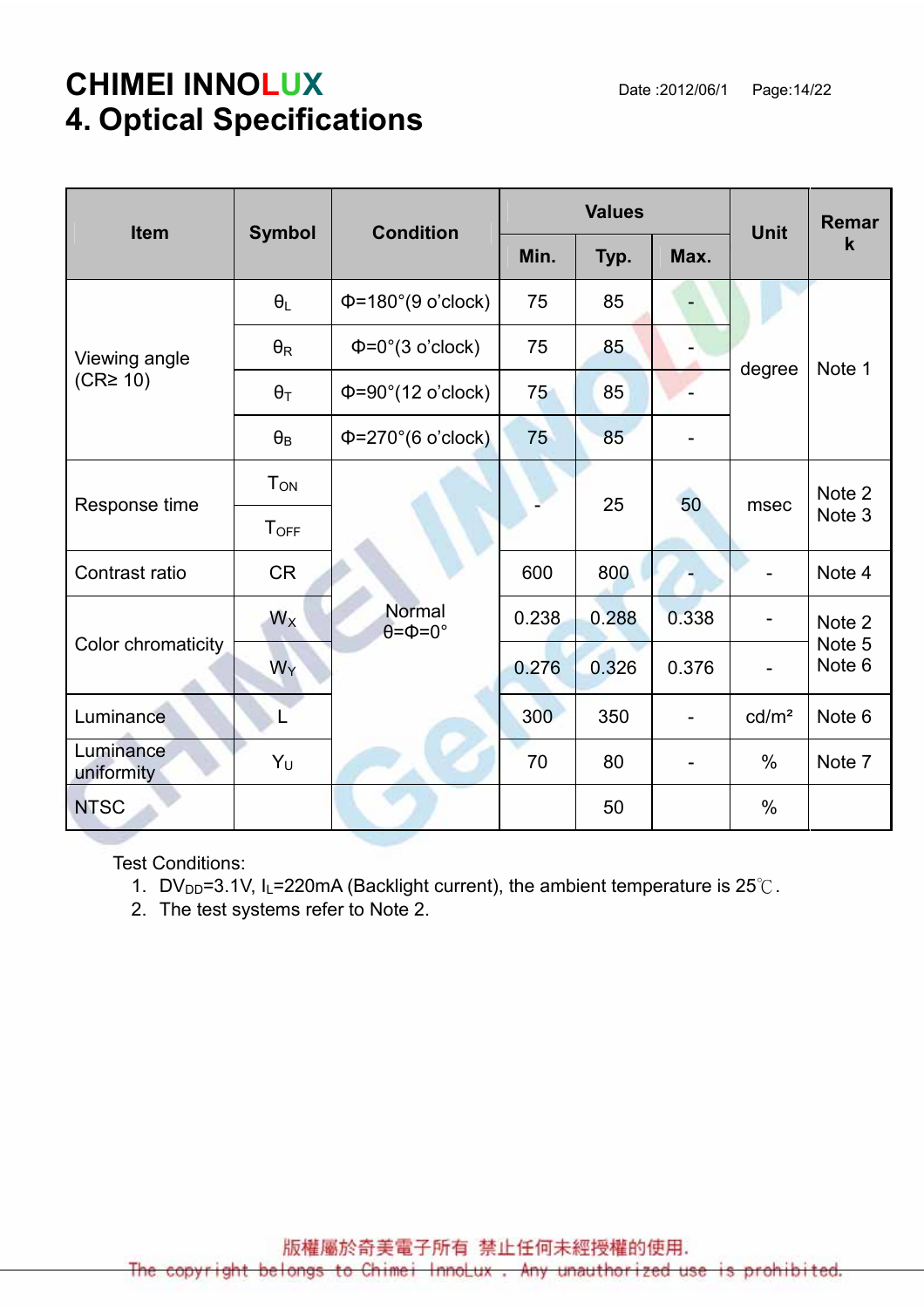# **CHIMEI INNOLUX** Date :2012/06/1 Page:15/22

Note 1: Definition of viewing angle range



Note 2: Definition of optical measurement system.

 The optical characteristics should be measured in dark room. After 30 minutes operation, the optical properties are measured at the center point of the LCD screen. (Response time is measured by Photo detector TOPCON BM-7, other items are measured by BM-5A/Field of view: 1° /Height: 500mm.)



Fig. 4-2 Optical measurement system setup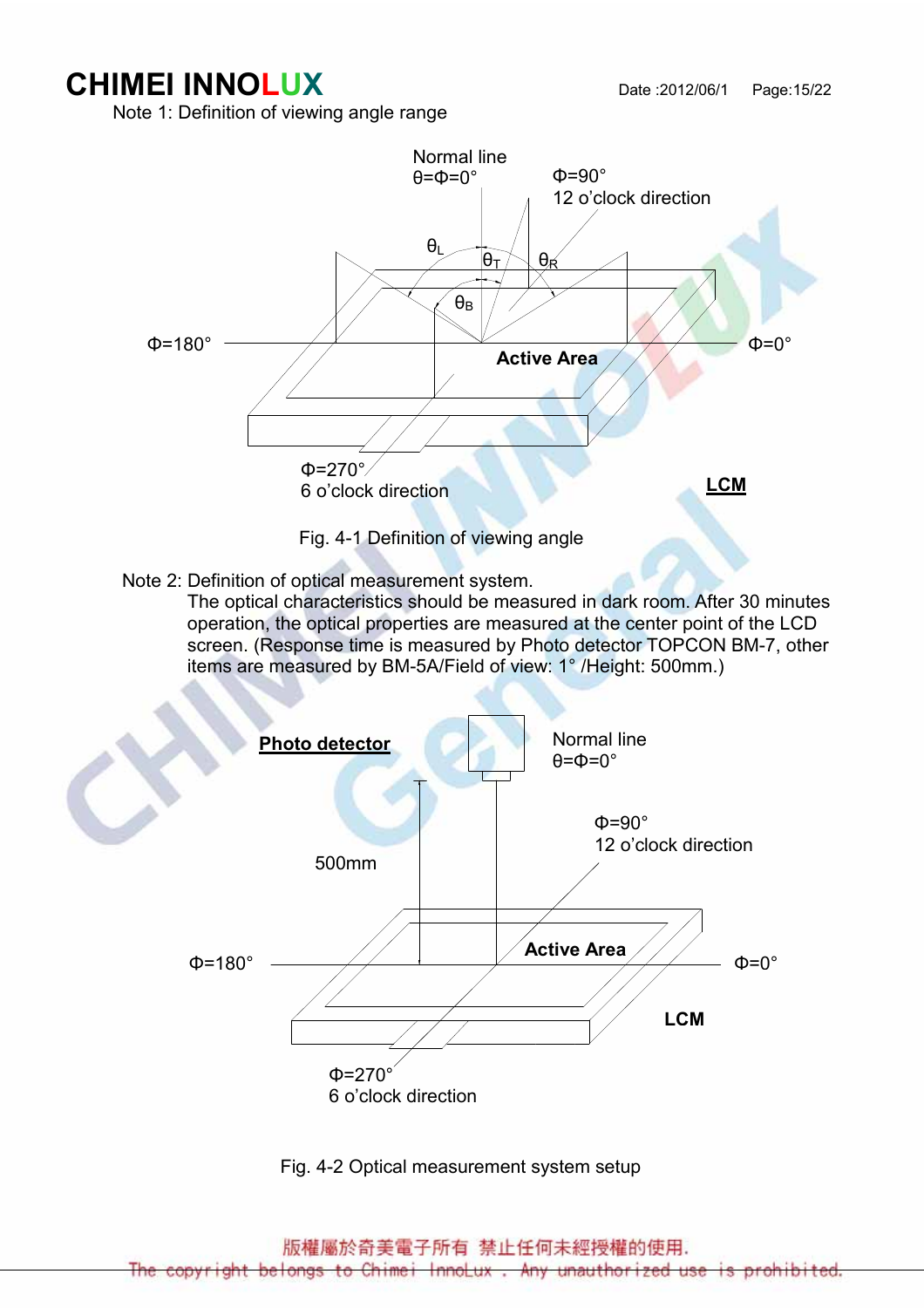# **CHIMEI INNOLUX** Date :2012/06/1 Page:16/22

Note 3: Definition of Response time

 The response time is defined as the LCD optical switching time interval between "White" state and "Black" state. Rise time  $(T_{ON})$  is the time between photo detector output intensity changed from 90% to 10%. And fall time  $(T<sub>OFF</sub>)$  is the time between photo detector output intensity changed from 10% to 90%.



Fig. 4-3 Definition of response time

Note 4: Definition of contrast ratio

Contrast ratio (CR) =  $\frac{201111212048242246241224122261122}{Luminance measured when LCD on the "Black" state"$ Luminance measured when LCD on the "White" state

 Note 5: Definition of color chromaticity (CIE1931) Color coordinates measured at center point of LCD.

Note 6: Definition of luminance:

Measured at the center area of the panel when LCD panel is driven at "white" state. The LED driving condition is  $I_1 = 220 \text{mA}$ .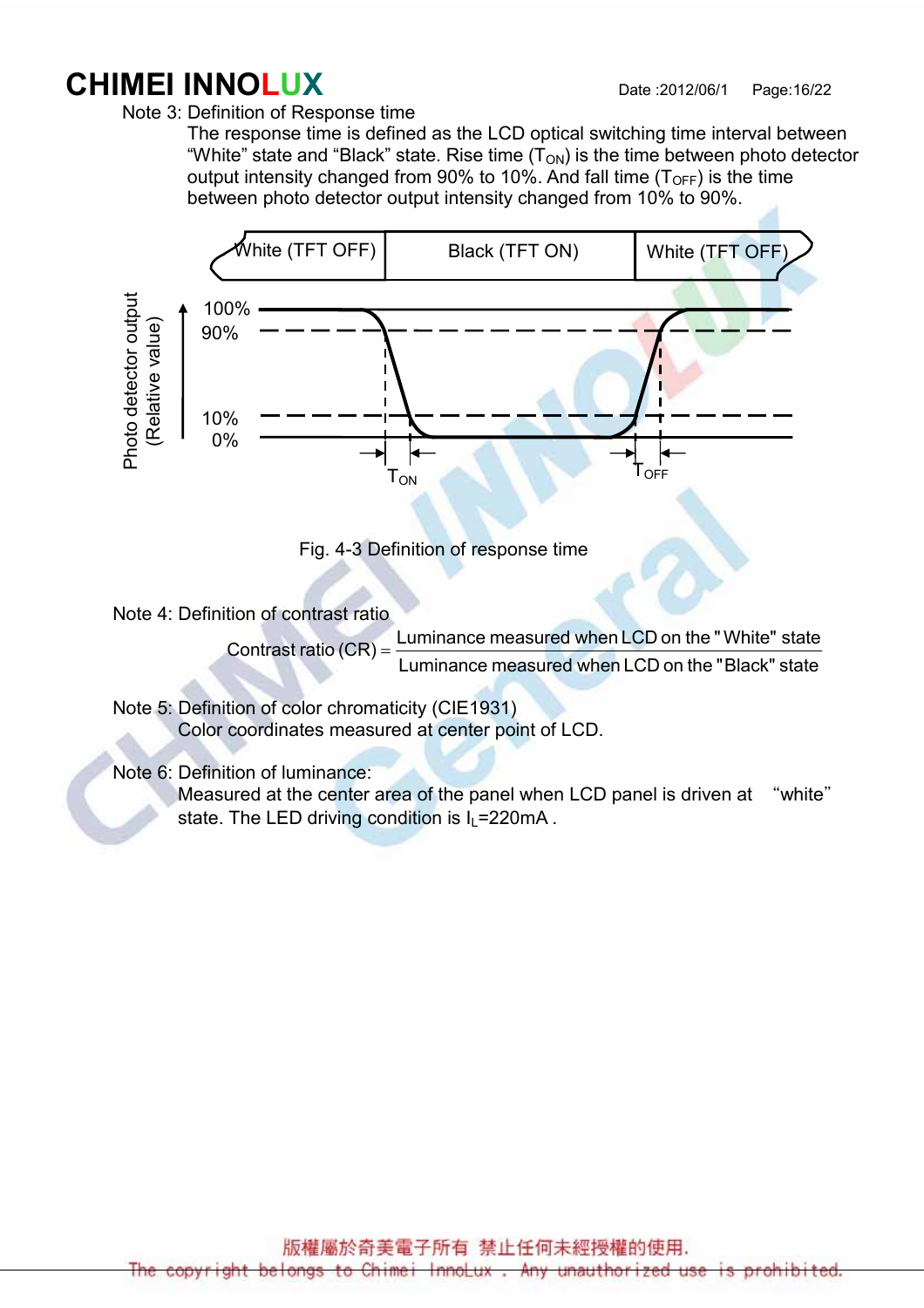# **CHIMEI INNOLUX** Date :2012/06/1 Page:17/22

Note 7: Definition of Luminance Uniformity

Active area is divided into 9 measuring areas (Refer to Fig. 4-4 ).Every measuring point is placed at the center of each measuring area.



Fig. 4-4 Definition of measuring points

B<sub>max</sub>: The measured maximum luminance of all measurement position. **B<sub>min</sub>:** The measured minimum luminance of all measurement position.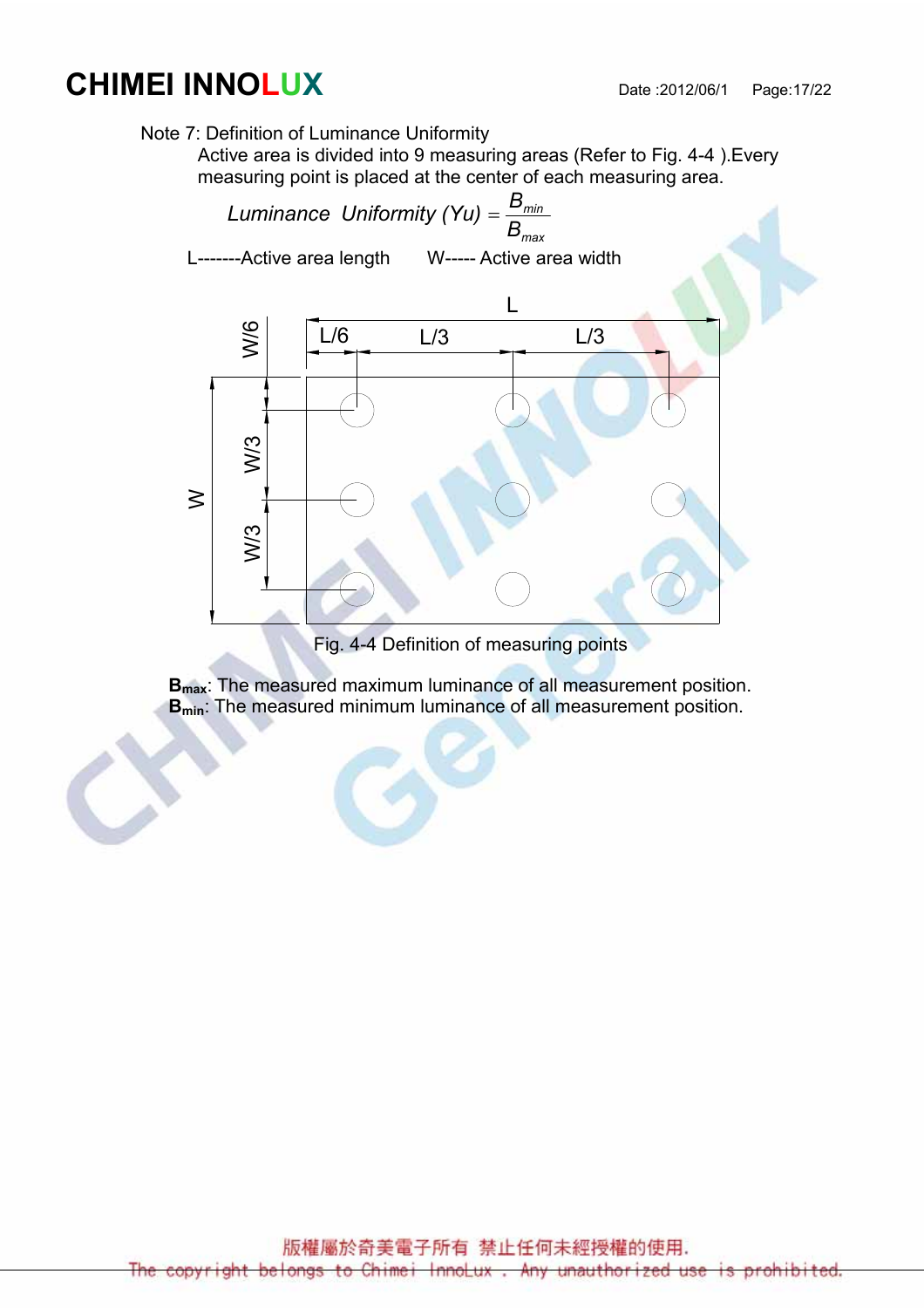# **CHIMEI INNOLUX** Date :2012/06/1 Page:18/22 5. Reliability Test Items

| <b>Item</b>                                 | <b>Remark</b>                                                                                                                      |        |                |
|---------------------------------------------|------------------------------------------------------------------------------------------------------------------------------------|--------|----------------|
|                                             | <b>Test Conditions</b>                                                                                                             |        |                |
| <b>High Temperature Storage</b>             | Ta = $60^{\circ}$ C                                                                                                                | 240hrs | Note 1, Note 4 |
| Low Temperature Storage                     | Ta = $-20^{\circ}$ C                                                                                                               | 240hrs | Note 1, Note 4 |
| <b>High Temperature Operation</b>           | $Ts = 50^{\circ}$                                                                                                                  | 240hrs | Note 2, Note 4 |
| Low Temperature Operation                   | Ta = $-10^{\circ}$ C                                                                                                               | 240hrs | Note 1, Note 4 |
| Operate at High Temperature<br>and Humidity | +40°C, 90%RH                                                                                                                       | 240hrs | Note 4         |
| <b>Thermal Shock</b>                        | -10°C/30 min ~ +50°C/30 min for a total 100<br>cycles, Start with cold temperature and end<br>with high temperature.               | Note 4 |                |
| <b>Vibration Test</b>                       | Frequency range: 10~55Hz<br>Stroke: 1.5mm<br>Sweep:10Hz~55Hz~10Hz<br>2 hours for each direction of X, Y, Z.<br>(6 hours for total) |        |                |
| <b>Mechanical Shock</b>                     | 100G 6ms, ±X, ±Y, ±Z 3 times for each<br>direction                                                                                 |        |                |
| <b>Package Vibration Test</b>               | Sine wave, 10~50~10Hz<br>1.5G, 0.37 oct/min 3 axis, 1 hour/axis                                                                    |        |                |
| Package Drop Test                           | Height:60 cm<br>1 corner, 3 edges, 6 surfaces                                                                                      |        |                |
| <b>Electro Static Discharge</b>             | $\pm$ 2KV, Human Body Mode, 100pF/1500 $\Omega$                                                                                    |        |                |

Note 1: Ta is the ambient temperature of samples.

Note 2: Ts is the temperature of panel's surface.

 Note 3: In the standard condition, there shall be no practical problem that may affect the display function. After the reliability test, the product only guarantees operation, but don't guarantee all of the cosmetic specification.

Note 4: Before cosmetic and function test, the product must have enough recovery time, at least 2 hours at room temperature.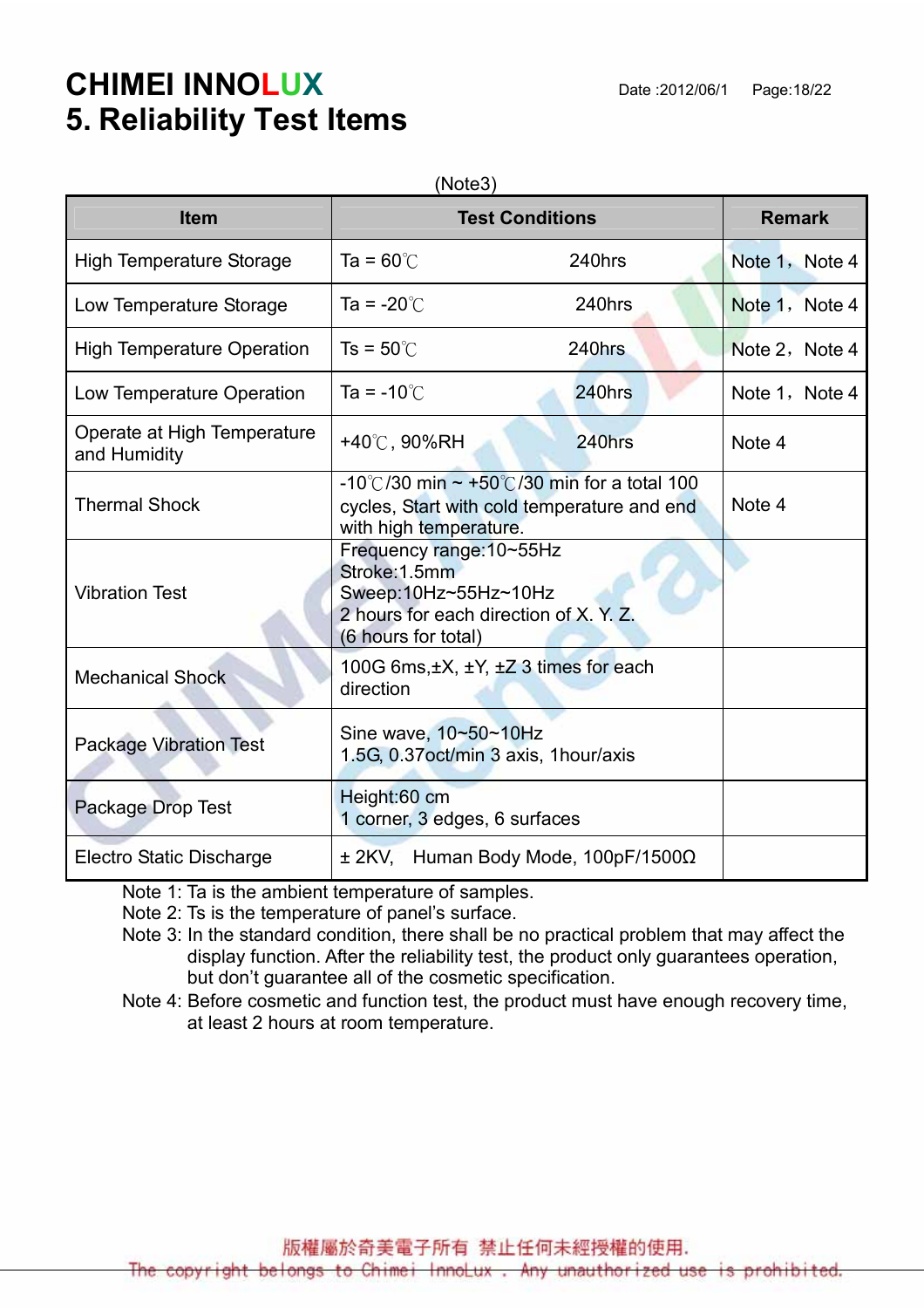# **CHIMEI INNOLUX** Date :2012/06/1 Page:19/22

# 6. General Precautions

#### 6.1. Safety

Liquid crystal is poisonous. Do not put it in your mouth. If liquid crystal touches your skin or clothes, wash it off immediately by using soap and water.

#### 6.2. Handling

1. The LCD panel is plate glass. Do not subject the panel to mechanical shock or to excessive force on its surface.

2. The polarizer attached to the display is easily damaged. Please handle it carefully to avoid scratch or other damages.

3. To avoid contamination on the display surface, do not touch the module surface with bare hands.

4. Keep a space so that the LCD panels do not touch other components.

5. Put cover board such as acrylic board on the surface of LCD panel to protect panel from damages.

6. Transparent electrodes may be disconnected if you use the LCD panel under environmental conditions where the condensation of dew occurs.

7. Do not leave module in direct sunlight to avoid malfunction of the ICs.

#### 6.3. Static Electricity

1. Be sure to ground module before turning on power or operating module.

2. Do not apply voltage which exceeds the absolute maximum rating value.

#### 6.4. Storage

1. Store the module in a dark room where must keep at 25±10℃ and 65%RH or less.

2. Do not store the module in surroundings containing organic solvent or corrosive

gas.

3. Store the module in an anti-electrostatic container or bag.

#### 6.5. Cleaning

- 1. Do not wipe the polarizer with dry cloth. It might cause scratch.
- 2. Only use a soft sloth with IPA to wipe the polarizer, other chemicals might permanent damage to the polarizer.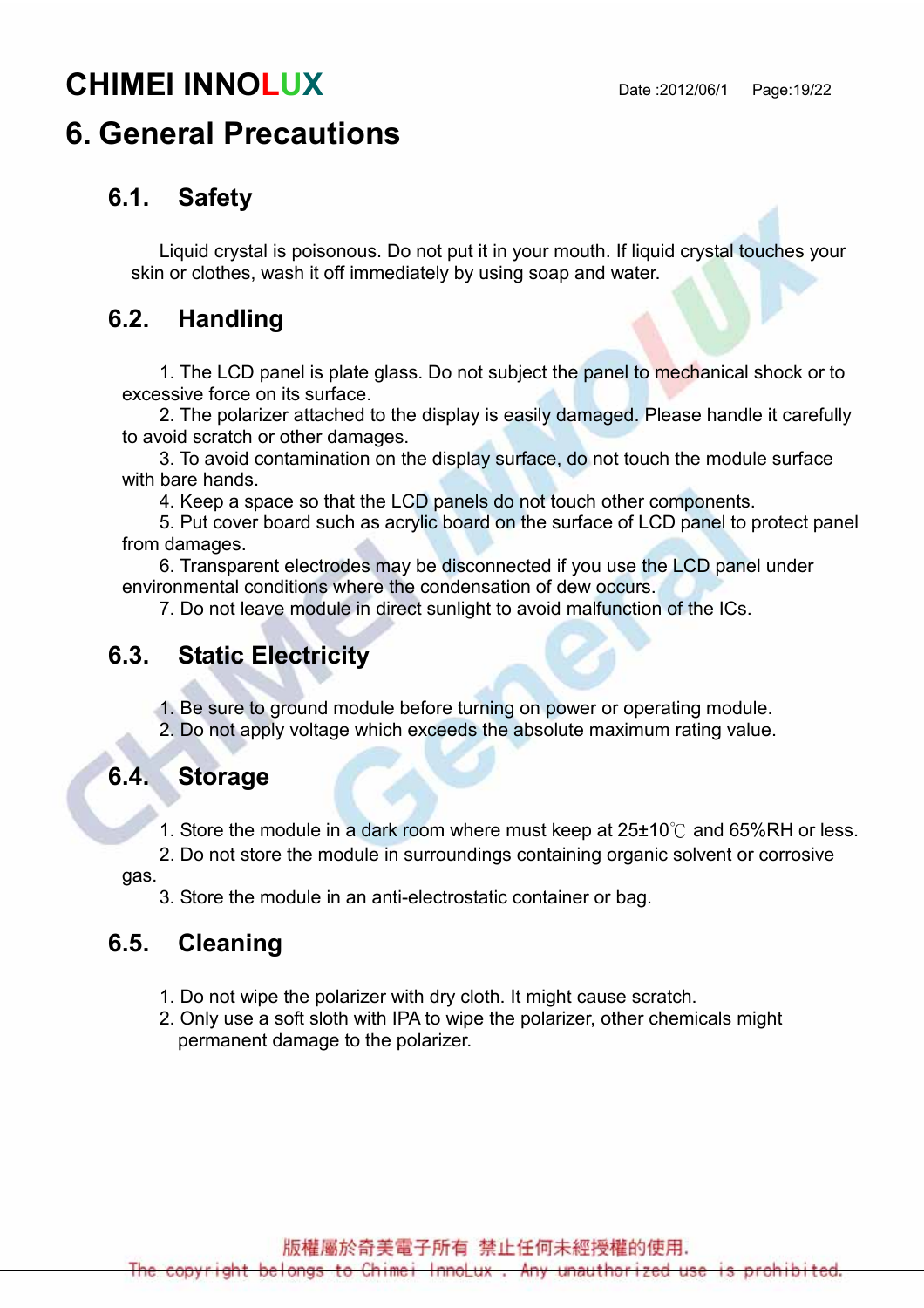# **CHIMEI INNOLUX** Date :2012/06/1 Page:20/22 7. Mechanical Drawing



版權屬於奇美電子所有 禁止任何未經授權的使用.

copyright belongs to Chimei InnoLux Any unauthorized use ohibited ١S  $Df$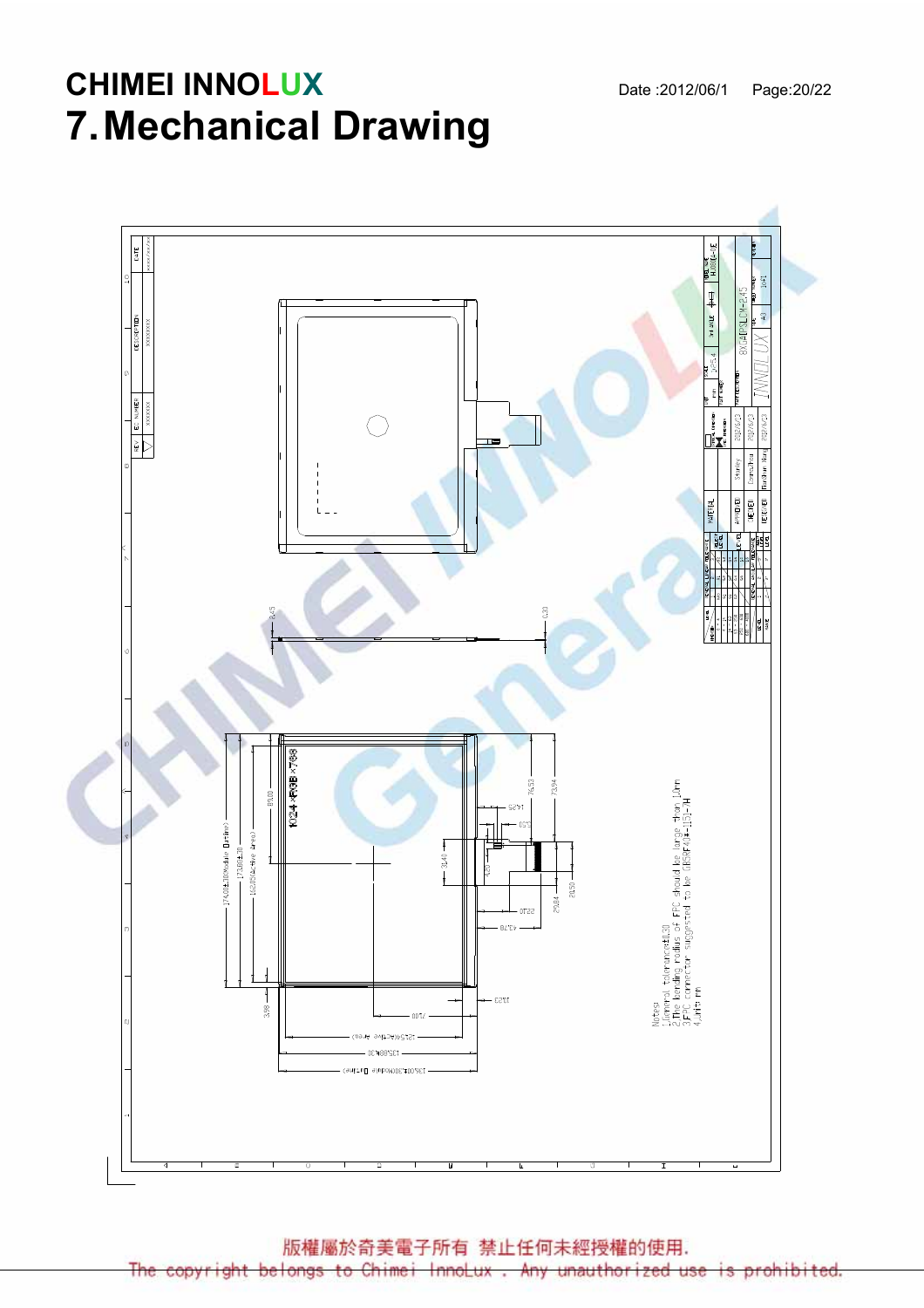# **CHIMEI INNOLUX** Date :2012/06/1 Page:21/22

# 8. Package Drawing

# 8.1. Package Material Table

| <b>No</b>      | <b>Item</b>           | <b>Model (Material)</b>           | Dimensions(mm)     | <b>Unit Weight</b><br>(Kg) | <b>Quantity</b><br>(pcs) | <b>Remark</b> |
|----------------|-----------------------|-----------------------------------|--------------------|----------------------------|--------------------------|---------------|
| 1              | <b>LCM</b> module     | <b>TBD</b>                        | 174.00×136.00×2.45 | 0.120                      | <b>TBD</b>               |               |
| $\overline{2}$ | <b>Bubble Bag</b>     | <b>PE</b>                         | <b>TBD</b>         | <b>TBD</b>                 | <b>TBD</b>               |               |
| 3              | Crepe Paper Tape      | Tape                              | <b>TBD</b>         | <b>TBD</b>                 | <b>TBD</b>               |               |
| $\overline{4}$ | Partition             | <b>CORRUGATED</b><br><b>PAPER</b> | <b>TBD</b>         | TBD                        | <b>TBD</b>               | set           |
| 5              | <b>Corrugated Bar</b> | <b>CORRUGATED</b><br><b>PAPER</b> | <b>TBD</b>         | <b>TBD</b>                 | <b>TBD</b>               |               |
| 6              | Dust-Proof Bag        | <b>PE</b>                         | <b>TBD</b>         | <b>TBD</b>                 | <b>TBD</b>               |               |
| $\overline{7}$ | Carton                | <b>CORRUGATED</b><br><b>PAPER</b> | <b>TBD</b>         | <b>TBD</b>                 | <b>TBD</b>               |               |
| 8              | Total weight          | $(TBD)^{\pm}$ 5%KG                |                    |                            |                          |               |

# 8.2. Package Quantity

Total LCM quantity in Carton: no. of Partition 20Rows x quantity per Row  $3 = 60$